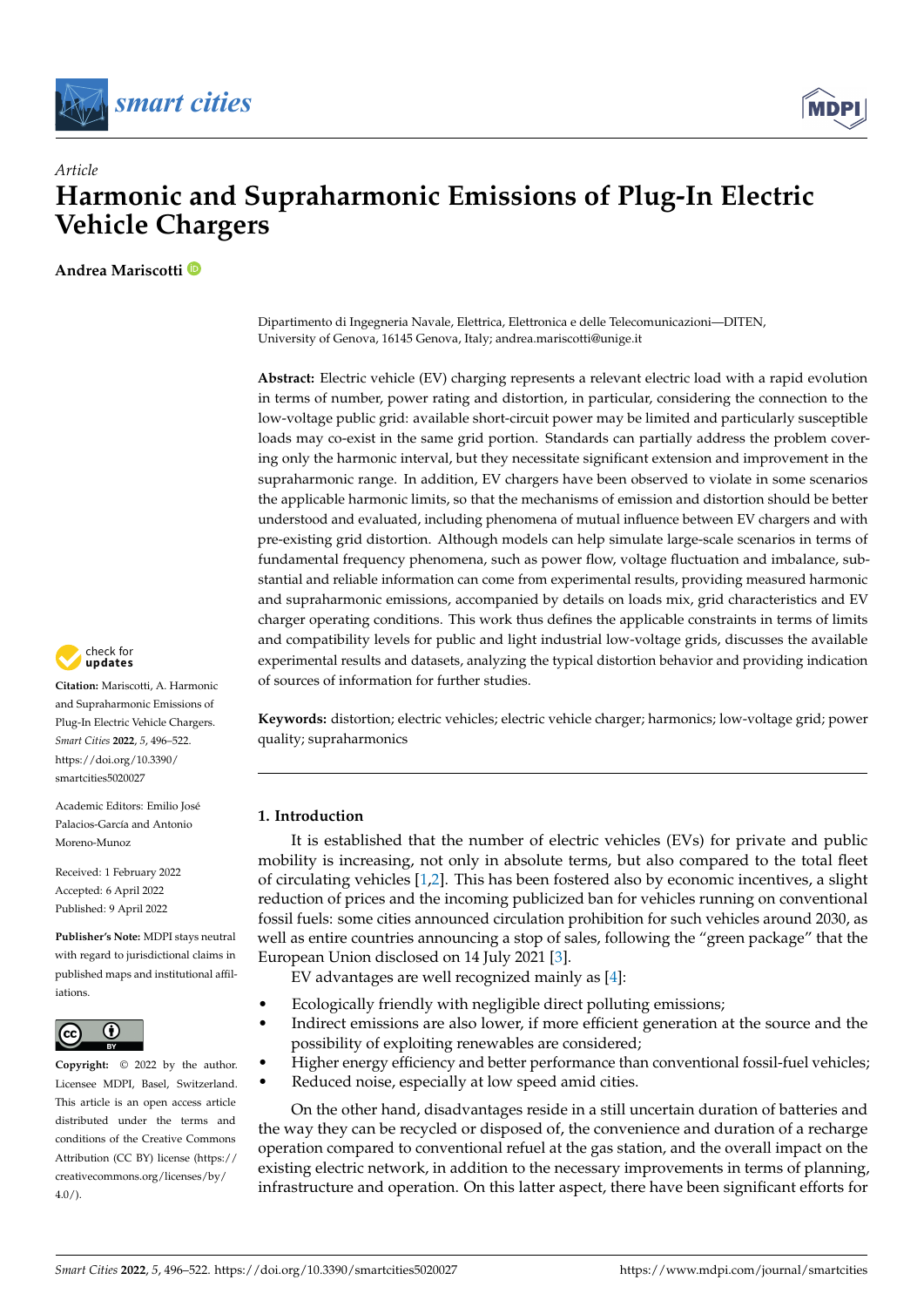simulating and evaluating the power demand, its dynamic behavior and the adequacy of the electric infrastructure (in particular the Low-Voltage, LV, distribution network and the Medium-Voltage, MV, feeding points).

In particular, the following technical aspects have been evaluated in the available literature:

- Voltage unbalance, troublesome in the case of numerous, albeit low-power, singlephase charging loads;
- Voltage fluctuation, in particularm caused by fast charging and uncoordinated charging sessions [\[5](#page-22-4)[,6\]](#page-22-5);
- Verification of suitability of LV distribution elements, such as MV/LV cabin transformers and feeders;
- Dynamic peak shaving and exploitation of renewables and smart storage [\[7\]](#page-22-6), including integration with other electrified transportation systems [\[8](#page-22-7)[,9\]](#page-23-0);
- Balancing power demand by economic incentives and regulations to push the peaks of exploitation to more attractive times of the day.

Many of the works addressing even the most technical and low-level interfaces and phenomena are based on simulated data, for an obvious reason of availability and readiness [\[10–](#page-23-1)[13\]](#page-23-2). It is recognized that simulated charging patterns and profiles on the one hand may be realistic, representative and quite close to the measured data available, and on the other hand, may allow the application of induced artificial variability, probabilistic behavior and statistical dispersion, which would not otherwise be possible with purely experimental data. The accuracy and reliability of simulated data and synthetic time series are discussed among others in [\[14,](#page-23-3)[15\]](#page-23-4), focusing on EV load, charge profile and locations, without exploring the details of the EV electric behavior. This was carried out in [\[16\]](#page-23-5), integrating EV and LV distribution grid models from a probabilistic perspective.

The impact on the electric distribution network, however, should be also evaluated and discussed in Power Quality (PQ) terms, as EV charging represents a significant source of distortion. Especially for integration with renewable source and storage and for decoupling from the public AC grid, DC grids are a significant viable solution [\[17–](#page-23-6)[19\]](#page-23-7), that deserves attention in terms of enhancing PQ and efficiency; this is a solution currently under investigation for ultra-fast charging. However, considering an ubiquitous, direct and presently ready implementation of EV charging, the connection to the public AC grid is the most relevant interface, for which some points should be taken in due consideration:

- On-board chargers may differ significantly among EV models, especially considering the span of fabrication date and of power levels, from small vehicles to sport cars and to public transportation means;
- Distortion patterns may change during the charging process as a function of the state of charge, of the absorbed current intensity and the charging mode;
- For the widespread use of power converters and smart conversion methods to enhance flexibility and efficiency, distortion patterns are not only various, but extend significantly in the supraharmonic range (namely, 9–150 kHz), where switching components and their harmonics are easily visible;
- Superposition of low- and high-frequency distortion and secondary emissions (distortion caused by a converter subject to network voltage distortion, such as caused by other converters) are more important as the mix of connected EV chargers becomes more complex.

All such points can be effectively addressed with extensive and comprehensive measurements, carried out with adequate hardware and methods for both harmonic and supraharmonic frequency intervals and phenomena. There is, in particular nowadays, a common agreement on the relevance of supraharmonics as a distortion phenomenon with significant penetration and non-negligible intensity, relevant for ageing of network components, disturbance to connected loads and network stability [\[18](#page-23-8)[,20–](#page-23-9)[23\]](#page-23-10).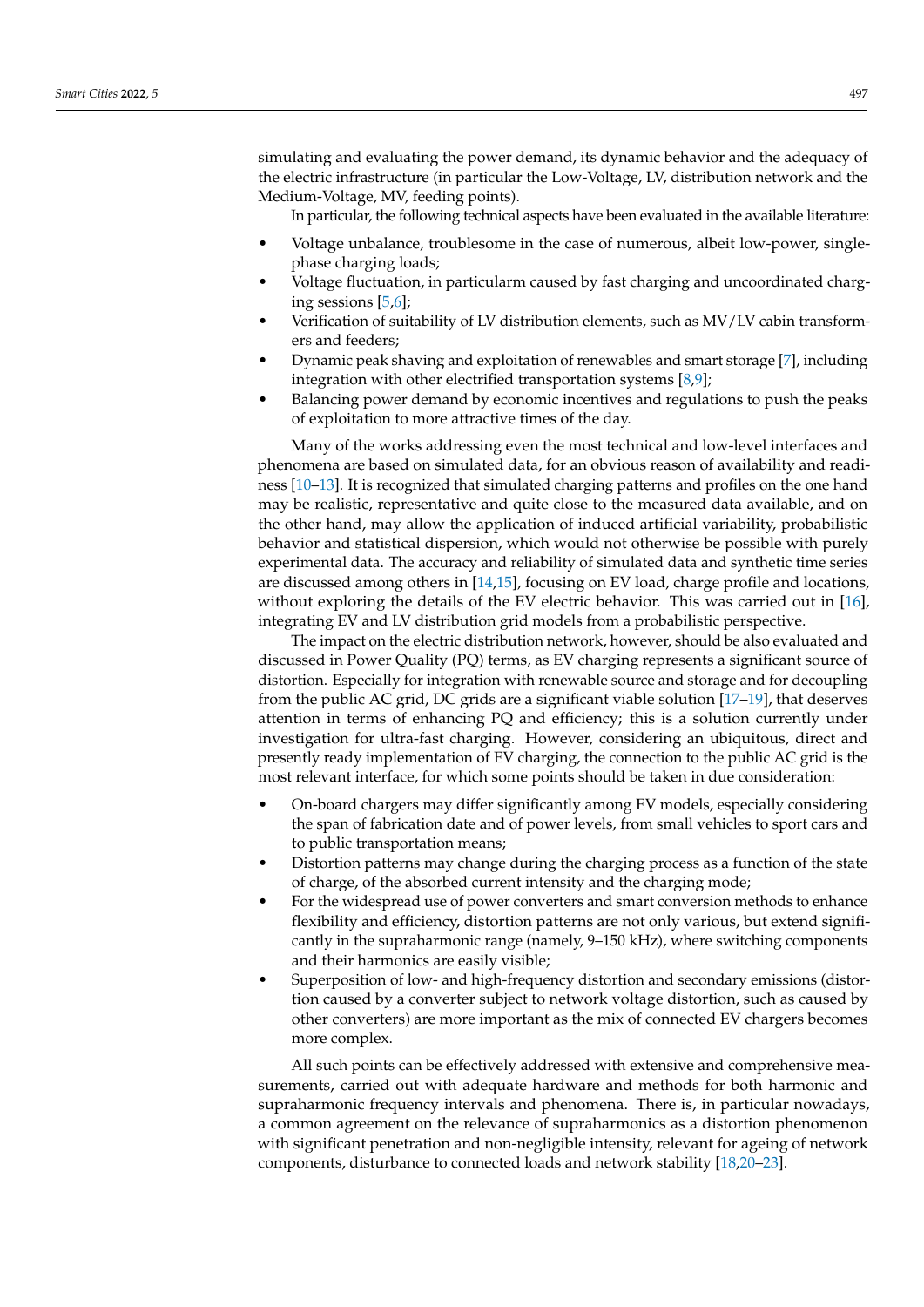This work thus evaluates PQ issues and the impact of the charging process, discussing various findings both for harmonic and supraharmonic phenomena, including identifying available repositories of experimental data.

The paper continues with Section [2,](#page-2-0) where charging architectures are briefly reviewed, together with a description of typical distortion phenomena. Section [3](#page-5-0) provides an overview of available experimental results and a quantitative assessment of the relevance of distortion caused by EV charging; it includes elements such as superposition and aggregation, preexisting network distortion, comparison of harmonic and supraharmonic limits, discussing the formulation of suitable emission limits for the latter. Section [4](#page-18-0) reports selected works providing extensive sets of data, which are compared and cross-checked for consistency and relevance.

### <span id="page-2-0"></span>**2. EV Charging Modes and Architectures**

From a general high-level standpoint, we may distinguish, first of all, between Conductive Charging (CC) and Wireless Charging (WC), or more generally, Wireless Power Transfer (WPT) to include feeding of vehicle during run, besides charging its on-board battery. In terms of performance, both approaches require a large amount of deployed power, or that charging times be compatible with typical acceptable waiting times at the gas station for the former and acceptable vehicle speed when running over the WPT coil system for the latter. Charging at home during, e.g., the whole night, of course, does not need such power level, also to necessarily accommodate for the lower available power at the feeding point (higher short-circuit impedance of residential LV distribution). The CC high-level advantages and disadvantages are well summarized in Table 1 of [\[13\]](#page-23-2):

- Different charging power levels may be negotiated during one charge session thanks to the communication channel between the intelligent socket and the on-board logic; it is observed that, for example, fast charging may be allowed only when grid conditions are suitable, such as when there is no risk of abnormal voltage fluctuations and grid instability;
- Communication supports also the V2G (vehicle-to-grid) mode [\[24\]](#page-23-11), particularly useful when the EV is available connected for long times (such as a work day or an entire night at office and home, respectively); the V2G operation, however, reduces expected battery life;
- Higher efficiency compared to, e.g., wireless power transfer at the cost of a direct injection of distortion into the grid.

Focusing on CC, a distinction may be drawn between off-board and on-board charging configurations. The latter is the most relevant, with on-board chargers differing from vehicle to vehicle and connecting directly to the LV distribution grid. The off-board charger has instead an optimized installation for the dedicated feeder it is connected to, which is then more tolerant to distortion and conducted disturbance thanks to the much lower short-circuit impedance.

In agreement with IEC 61851-1 [\[25\]](#page-23-12), charging modes range from 3.7 kW to 43 kW, with an additional 200 kW ultra-fast charge mode (mode 4) [\[17](#page-23-6)[,26\]](#page-23-13). The first three modes are compatible with AC feeding points: single phase of 16 A and 32 A (corresponding to mode 1 and 2, with 3.7 and 7.4 kW, respectively) and three-phase socket of 32 A and 63 A (corresponding to mode 2 and 3, with 22 and 43 kW, respectively). EV charging possibilities are made more complex by a wide range of connectors [\[4\]](#page-22-3), integrating AC pins for the first three modes, DC pins in some models for additional mode 4 ultra-fast charge and a set of communication pins.

The design of the on-board charger conversion system aims first of all at energy efficiency and reduced space, weight and number of components, besides a suitable electric interface to the AC grid with unity power factor (pursuing minimization of reactive power at fundamental and reduction of low-order harmonics, providing a fairly sinusoidal current waveform). Bidirectional power flow is an additional feature to support e.g., V2G functionality.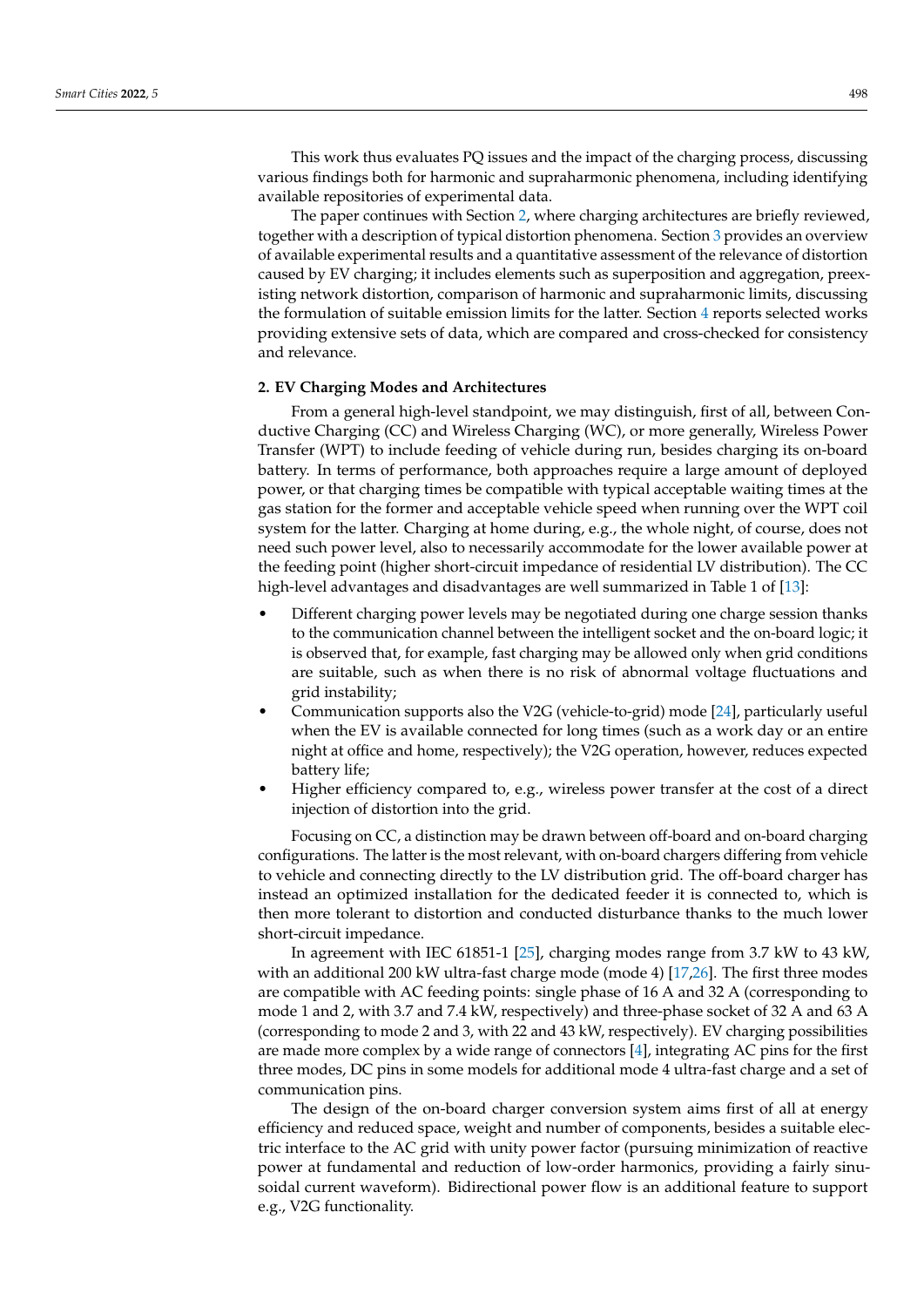The front-end converter for connection to the AC grid is a rectifier (AC–DC converter) that in general is based on a traditional diode bridge or on an active bidirectional rectifier in half or totally controlled arrangement, featuring MOS or IGBT devices (the latter shown in Figure [1a](#page-3-0)). The reasons for the latter solution are: lower voltage drop across active devices than using diodes and better control of input power factor and waveshape (power factor correction), largely reducing reactive power and low-order harmonics compared to a diode rectifier.

Although in general passive and active power factor correction (PFC) exist, all modern power converters use active PFC, generically indicated as PFC in the following:

- Single-phase diode rectifiers are followed by a full-rated boost converter (DC–DC step-up converter);
- The solution is not directly suitable for three-phase bridges (so for higher power levels), although three interleaved PFC boost converters may be used;
- The active rectifier solution can control voltage and current vectors over a wide range of conditions and is equally applicable to single- and three-phase connections; however, being usually decoupled with series inductors to the grid, necessitates a compensating inner current loop to improve speed of response [\[27\]](#page-23-14);
- An attractive solution that allows downrating the PFC circuit is the use of a shunt connected active power filter, which is sized for approximately 40% of the rated power of the diode rectifier [\[28\]](#page-23-15).

<span id="page-3-0"></span>More elaborated architectures, especially ones achieving higher efficiency and better sharing of higher voltage among devices, can be based with neutral-point clamped (NPC) converters [\[29](#page-23-16)[,30\]](#page-23-17), exemplified in Figure [1b](#page-3-0),c.





**Figure 1.** Typical AC–DC converter schemes (three-phase versions shown): (**a**) two-level active rectifier, (**b**) floating capacitor converter, (**c**) neutral point clamped converter.

The basic distortion of three-level inverters using various types of optimized PWM schemes for harmonic distortion reduction, besides efficiency improvement, is in the order of 15–25% for the line voltage, and about 1/3 to 1/5 for line current distortion, considering normal values of resistive-inductive feeding impedance [\[31–](#page-23-18)[33\]](#page-23-19). For high power levels, interleaving of elementary converters brings along harmonic reduction thanks to the reduced ripple and increased equivalent switching frequency.

Alternative advanced solutions to harmonic distortion reduction require increasing the number of levels, implementing an asymmetrical structure, where dc voltages are not equally shared among modules, as well as the switching frequency [\[34\]](#page-23-20). The proposed modulation in fact provides high-frequency switching only for few cells with lower dc voltage providing a kind of fine regulation of the voltage shape, while reducing overall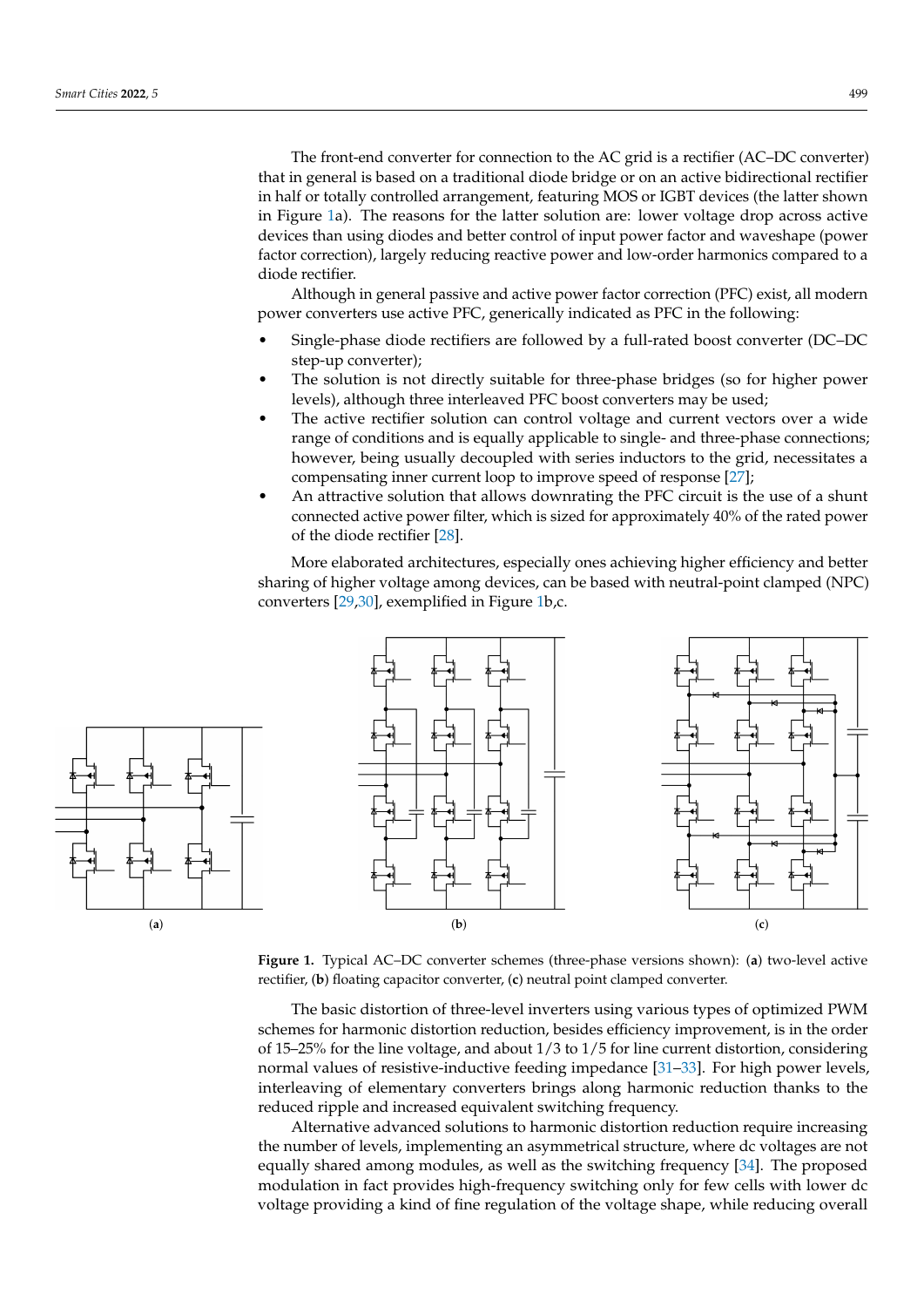switching losses. The attained THD is less than 25% of a standard NPC converter and about 60% to 90% of the THD of a symmetric voltage converter. The studied frequency range extends to the 150th harmonic, which for the 50 Hz mains corresponds to 7.5 kHz, making it clear that harmonically related emissions extend nowadays well above the conventional 2 kHz boundary [\[35\]](#page-24-0).

The basic PWM scheme has been subjected to several optimizations for reduction of harmonic distortion, such as:

- Zero dead-time PWM that improves the THD by about a factor of two [\[32\]](#page-23-21) without exposing the converter to the shoot-through risk, since the implemented switching pattern does not allow to activate consecutively two switches of the same leg;
- Random PWM, which avoids the peaks of emission at the switching frequency harmonics, but increases the remaining spectrum significantly, de facto providing only a partial solution.

With the extensive use of PFC, low-frequency harmonic distortion problems have been largely mitigated, shifting distortion to higher frequency, as a byproduct of waveform manipulation to achieve PFC and mixing with the distortion of the DC–DC converter downstream for DC bus regulation. The impact of PFC on the AC grid materializes as typical pulse width modulation bands for active rectifier implementations, or oscillating pulses, named zero-crossing oscillations in [\[36\]](#page-24-1): such pulses have frequency occupation in approximately the 2–10 kHz range [\[37,](#page-24-2)[38\]](#page-24-3) and can cause excessive stress and interference in equipment and components, with consequential malfunction and damage [\[36\]](#page-24-1).

The increase of the switching frequency values of modern converters and the extensive use of the PFC have increased emissions in the supraharmonic range causing higher levels of distortion and network pollution. This has been favored by the absence of limits of emissions as it will be discussed in Section [3.](#page-5-0) Reduction of such supraharmonic emissions is surely possible by the effect of differential filters of the LCL type (preferable to the CLC ones so as to prevent network instability and to keep network impedance at higher values, hindering then supraharmonic components propagation). The adoption of such filters is, however, avoided when not compulsory, as they add weight and increase losses, in particular, due to the two series inductors.

DC bus regulation downstream is implemented by means of a range of DC–DC converter types:

- Buck, buck–boost, Cuk, Sepic for non-isolated architectures;
- Single or dual active bridge (SAB and DAB), or even dual half bridge (DHB), providing galvanic isolation.

Galvanic isolation at basic insulation level is mandatory as per ISO 6469-3 [\[39\]](#page-24-4) to ensure electrical safety, possibly extended to a double or reinforced insulation, as one of the measures covering both basic and fault protection.

Whatever the DC–DC converter downstream, its input current ripple will be reflected upstream on the AC network, mixing its switching components to those of the input rectifier. The typical shape of the series inductor scheme is a triangular waveform, whose Fourier spectrum decreases rapidly; if designed for 10% ripple at the switching frequency, the first harmonic of order 3 is about 1% and negligible. In case of resonant operation, there will be an almost sinusoidal current that in some operating intervals (e.g., high power) may be distorted by even components [\[40\]](#page-24-5). In general, current distortion is limited to a few % and only the fundamental at the resonant frequency can be retained; the portion reaching the AC network upstream is quite limited by the local DC link capacitor, whose action is facilitated by the extremely large resonant frequency, an order of magnitude higher than the switching frequency of non-resonant DC–DC converters.

The DAB converter is made by operating in resonant conditions to achieve high efficiency and reduced size, although it is difficult to maintain a zero voltage or current switching condition for a wide range of load levels. Resonant behavior is achieved by adding a capacitor in series with each of the two windings of the intermediate transformer,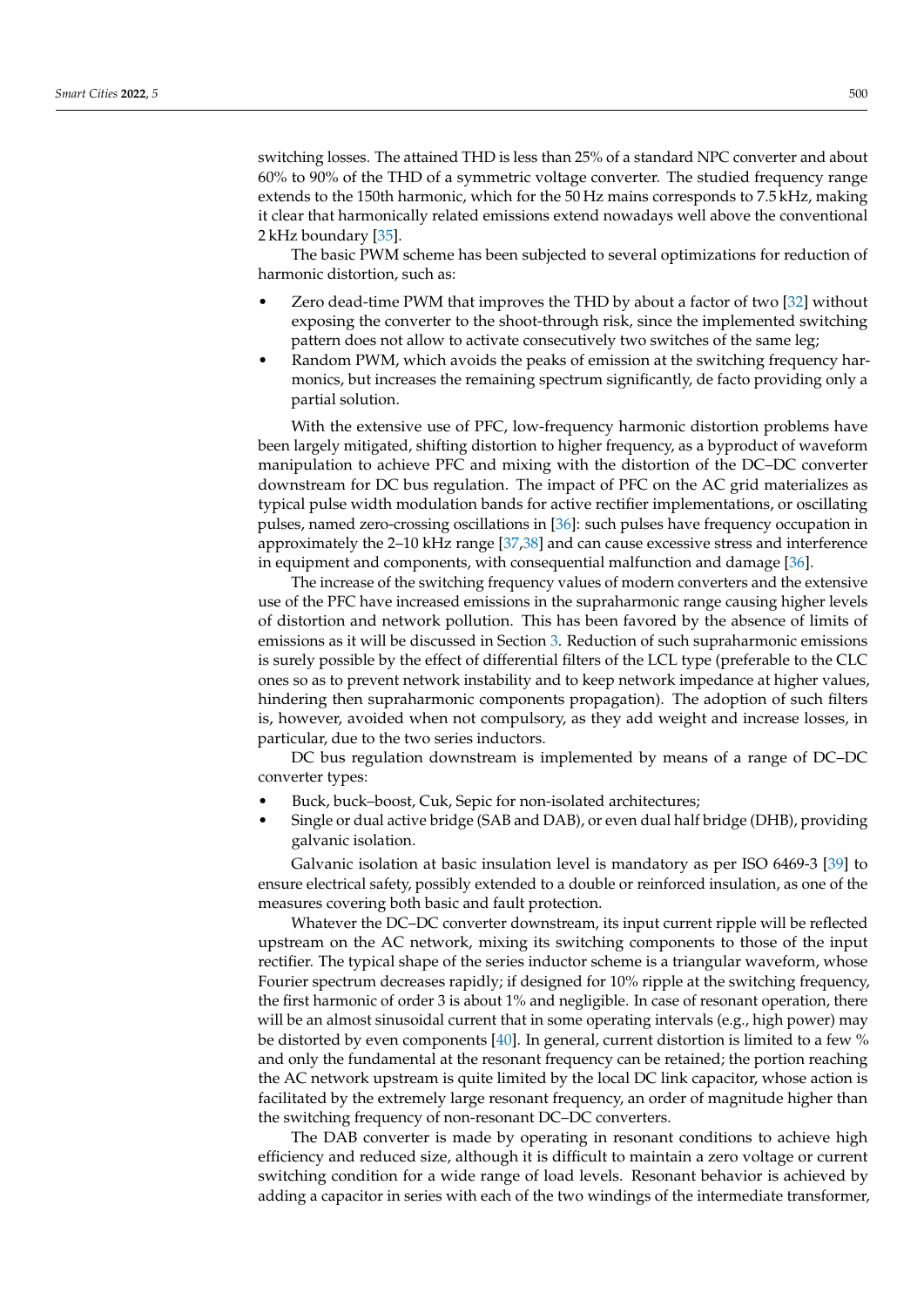possibly including a separate series inductor to better control the resonance frequency and to bring it to lower values.

Often, a designer's attention is focused on high loading levels to achieve fast charging rates, with EV connection lasting for a short time. If, conversely, home and office charging is considered, then the connection may last much longer and reduced loading levels may be used. The optimal design of an EV on-board charger must reconcile then these two opposite scenarios, especially in terms of efficiency and distortion.

Battery cell equalization is another operation that contributes to high-frequency distortion and emissions: various arrangements may be implemented, employing buck–boost or switched-capacitor elementary converters, exchanging energy between cells from highervoltage ones to lower-voltage ones [\[41\]](#page-24-6). Equalization may be started at any time by the battery management system (BMS), asynchronously and not related to any particular state of charge. It will then last for time intervals that may range from some to several tens of minutes depending on the level of unbalance and the adopted stop criteria. Although cell equalization does not have a remarkable influence on harmonic distortion, it does in terms of conducted emissions at higher frequency. Based on personal experience, it causes a significant variability of conducted emissions in the tens of kHz to a few MHz, impacting on the repeatability of otherwise identical test sequences.

#### <span id="page-5-0"></span>**3. Distortion Limits and Assessment**

This section discusses the limits applicable to EV chargers for the harmonic and supraharmonic frequency intervals, also providing information on the so-called compatibility levels, so the expected maximum disturbance levels to expect in a given environment (in the present case, a type of distribution grid, such as residential, light industrial, etc.) It is observed that the correct process proceeds from the definition of tolerable levels of disturbance (in terms of voltage) and then, based on three factors, limits for individual loads are stipulated (in terms of current). The three factors are:

- Propagation or attenuation of emissions from the respective connection points along the network;
- Characteristics of phase angle distribution and degree of superposition and compensation;
- Network impedance transforming current emissions of loads into network voltage distortion.

It is immediately clear that all three elements above have widely different behavior for harmonics and supraharmonics, and for the latter, in particular, over a considerably wide frequency interval. Attenuation depends significantly on frequency; phase distribution of emissions depends on the power conversion process, the degree of synchronization to the network fundamental, etc.; impedance curves are then shaped by resonances and anti-resonances and have a general increase of amplitude and flattening of peaks with increasing frequency.

## *3.1. Harmonics and Supraharmonics Limits*

Distorting loads are in general subject to regulatory limits for what regards first of all harmonics, and then overall harmonic distortion and emissions at higher frequency. There is a dichotomy for which compatibility levels for the electric network the load is connected to are specified as tolerable voltage distortion and then apportioned to each load in terms of current distortion limits. This process assumes certain characteristics of the network and a certain mix of loads: the latter is bound to change with the increase of distorting loads that are diffusely connected to LV distribution nowadays, as in the present case of EVs. The various compatibility levels and limits of emission are reviewed in the following, distinguishing the more consolidated harmonic interval (up to the 40th harmonic order, namely, 2 kHz or 2.4 kHz for 50 Hz and 60 Hz mains fundamental, respectively), and the supraharmonic interval above it.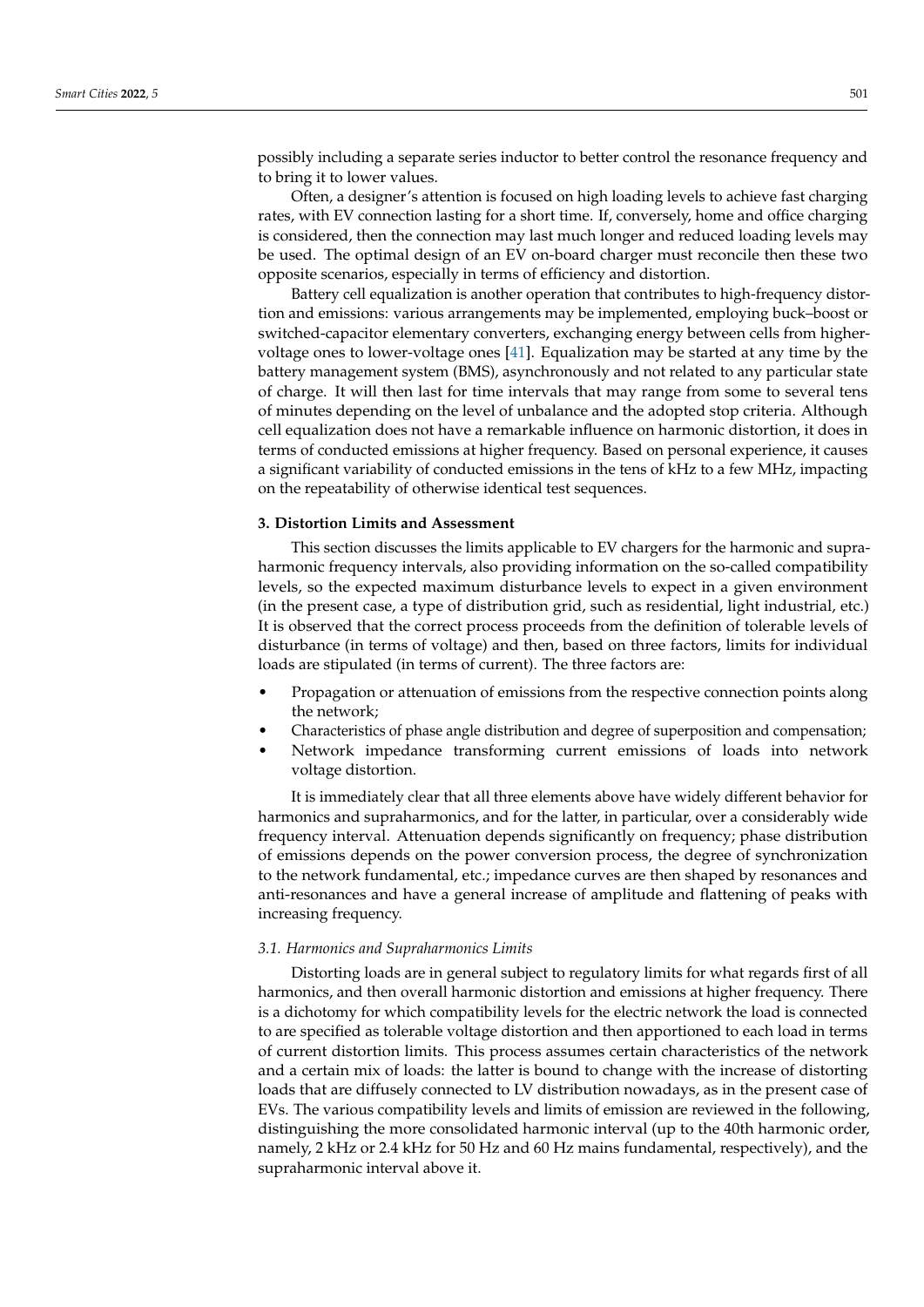#### <span id="page-6-1"></span>3.1.1. Harmonic Frequency Interval

For public LV distribution networks, compatibility levels are indicated in the IEC 61000-2-2 [\[42\]](#page-24-7) which summarizes the tolerable voltage distortion for the harmonic interval up to the 40th order, as shown in Figure [2.](#page-6-0)

<span id="page-6-0"></span>

**Figure 2.** Harmonic distortion compatibility levels for public LV distribution grid (Table 1 of IEC 61000-2-2), with a prescribed voltage THD level of 11%: (**a**) numeric values, (**b**) graphical form.

As the scenarios of EV charging extend to both residential and office environments, possibly including light industrial environment (in case charging is carried out at small factories and workshops), the IEC 61000-2-4 standard [\[43\]](#page-24-8) should be considered as well. The IEC 61000-2-4 defines three classes of environments:

- Class 1: protected supplies with compatibility levels lower than public networks, representing, e.g., laboratories with measurement and scientific equipment;
- Class 2: light industrial environment that may be without (class 2a, office) or with (class 2b, office + light industry) industrial power electronic equipment; in case of class 2b, there is no separation by a supply transformer between the office-like and the light industrial parts of the network;
- Class 3: heavy industrial environment with power converters, welding machines, motors starting and stopping frequently.

Our discussion focuses mainly on the class 2 environment, being sensible that, in case of EV charging, this is connected before the local protected supply, thus, to a public (IEC 61000-2-2) or light industrial (IEC 61000-2-4, class 2) network. The compatibility levels for voltage distortion are shown in Figure [3.](#page-7-0)

The class 2a values, as expected, correspond to those indicated in the previous Figure [2](#page-6-0) regarding the IEC 61000-2-2, but not completely: low-order even harmonics are twice as large for the former.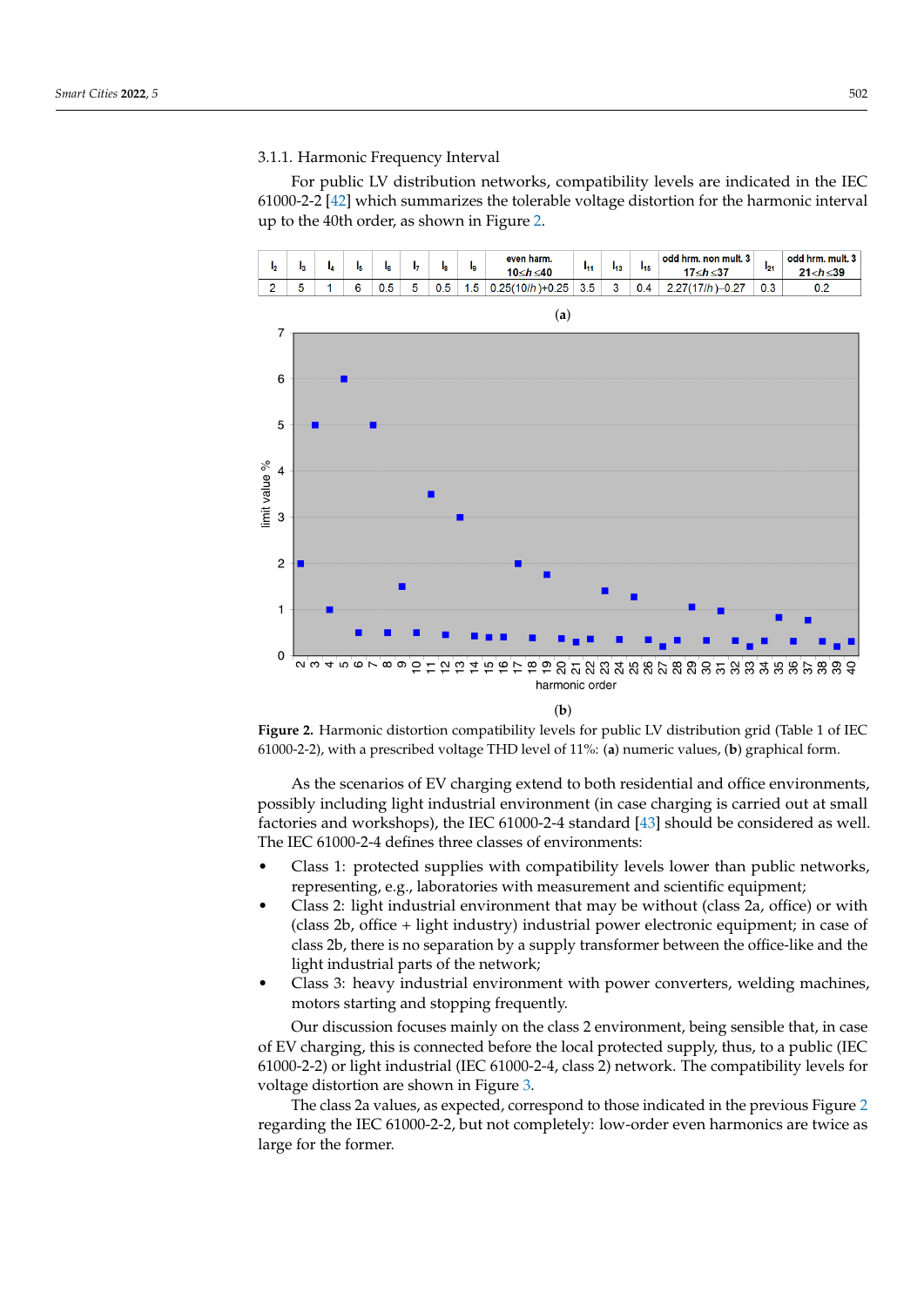<span id="page-7-0"></span>

**Figure 3.** Harmonic distortion compatibility levels for light/heavy industrial networks (Table 2 of IEC 61000-2-4), with a prescribed voltage THD level of 11%: (**a**) numeric values, (**b**) graphical form.

For LV low-power equipment limits are established in the IEC 61000-3-2 standard [\[44\]](#page-24-9), whose scope encompasses all electrical equipment (both single-phase and three-phase) absorbing no more than 16 A (charging mode 1) and connected to the LV public network. For larger current levels, the reference standard is the IEC 61000-3-12 [\[44\]](#page-24-9) for electrical equipment absorbing more than 16 A and up to 75 A, thus encompassing the other two charging modes 2 and 3.

The applicability of IEC 61000-3-2 for chargers with Mode 1, i.e., with absorbed current up to 16 A, is not so clear and straightforward, as the standard was not originally conceived for such equipment and thus all reported examples and considerations are applicable to other types of equipment, such as portable electric tools, lighting devices, electric appliances, and so on. However, the product standard IEC 61851-21-1 [\[45\]](#page-24-10) makes explicit reference to both IEC 61000-3-2 and to IEC 61000-3-12 with a short-circuit ratio of 33. In addition, authors in [\[21\]](#page-23-22) confirm the compulsory applicability of IEC 61000-3-2 (of course in its CENELEC equivalent version) before marketing of chargers within the European Union.

In case of charging through a private electric network that is in turn connected to the public network at the Medium- or High-Voltage level, the standard to take into consideration is the IEC 61000-3-6. This latter case is representative of a charging facility, such as a modern gas station, and allows an overall compensation of the aggregated distortion of the connected loads downstream the connection to the public grid. It will not be further considered, because it is a special case covered by harmonic flow studies and specific control measures, depending on the available short-circuit ratio *Rsc* at the feeding point. The focus of this work, instead, is on the impact on the public network at the LV level, as for residential and office charging of EVs.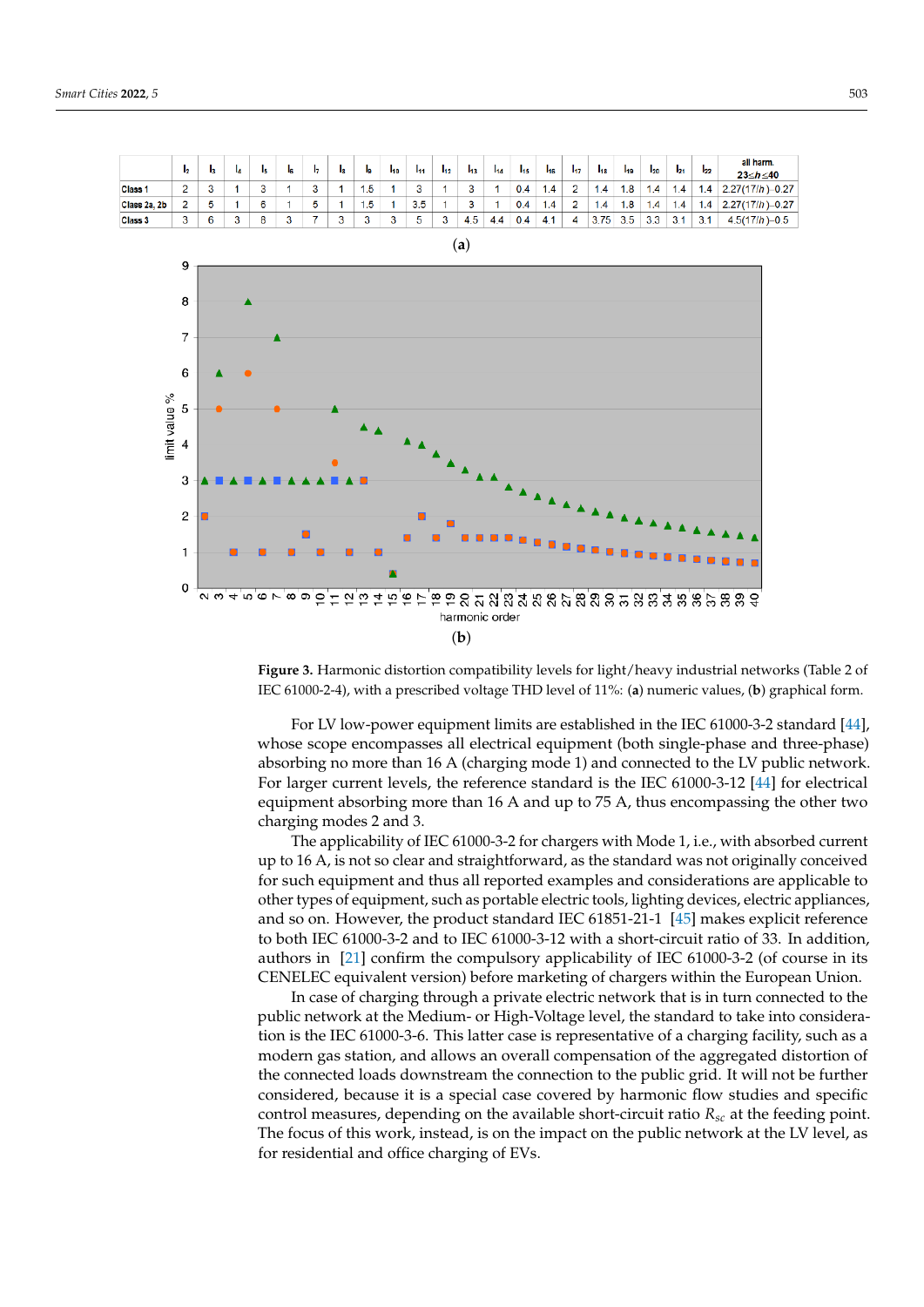÷

Regarding harmonic distortion, the IEC 61000-3-12 [\[46\]](#page-24-11) indicates a total current harmonic distortion (*THC*) and a weighted version, that is defined starting from order 14, and it is thus called partial weighted harmonic current (*PWHC*):

<span id="page-8-2"></span>
$$
THC = \sqrt{\sum_{h=2}^{40} I_h^2}
$$
 
$$
PWHC = \sqrt{\sum_{h=14}^{40} h I_h^2}
$$
 (1)

The limits of current distortion for the direct connection to the public network are reported in Table [1](#page-8-0) for the IEC 61000-3-2 [\[44\]](#page-24-9) (class A, applicable to 16 A chargers) and in Figures [4](#page-8-1) and [5](#page-9-0) for the IEC 61000-3-12 [\[46\]](#page-24-11).

<span id="page-8-0"></span>**Table 1.** Harmonic distortion limits as per Table 1 of IEC 61000-3-2 standard.

| Harmonic Order h                          | Limit (A)                               |  |
|-------------------------------------------|-----------------------------------------|--|
| $\overline{2}$                            | 1.08                                    |  |
| 3                                         | 2.30                                    |  |
| 4                                         | 0.43                                    |  |
| 5                                         | 1.14                                    |  |
| 6                                         | $0.30\,$                                |  |
| 7                                         | 0.77                                    |  |
| 9                                         | 0.40                                    |  |
| 11                                        | 0.33                                    |  |
| 13                                        | 0.21                                    |  |
|                                           | $0.23\frac{8}{h}$<br>$0.15\frac{15}{h}$ |  |
| $8 \leq h \leq 40$<br>$15 \leq h \leq 39$ |                                         |  |
|                                           |                                         |  |

<span id="page-8-1"></span>

| <b>Rsc</b> | I <sub>3</sub> | ı,   | 17  | l <sub>9</sub> | I <sub>11</sub> | $I_{13}$ | even harm<br>$h \leq 12$ | even harm<br>h > 12 | THC <sub>%</sub> | <b>PWHC %</b> |
|------------|----------------|------|-----|----------------|-----------------|----------|--------------------------|---------------------|------------------|---------------|
| 33         | 21.6           | 10.7 | 7.2 | 3.8            | 3.1             | 2        | 16/h                     | ပ                   | 23               | 23            |
| 66         | 24             | 13   | 8   | 5              | 4               | 3        | 16/h                     |                     | 26               | 26            |
| 120        | 27             | 15   | 10  | 6              | 5               | 4        | 16/h                     | 으.                  | 30               | 30            |
| 250        | 35             | 20   | 13  | 9              | 8               | 6        | 16/h                     | e                   | 40               | 40            |
| $\geq$ 350 | 41             | 24   | 15  | 12             | 10              | 8        | 16/h                     |                     | 47               | 47            |



**Figure 4.** Harmonic distortion limits for unbalanced loads as a function of short-circuit ratio *Rsc* (Table 2 of IEC 61000-3-12): (**a**) numeric values, (**b**) graphical form.

(**a**)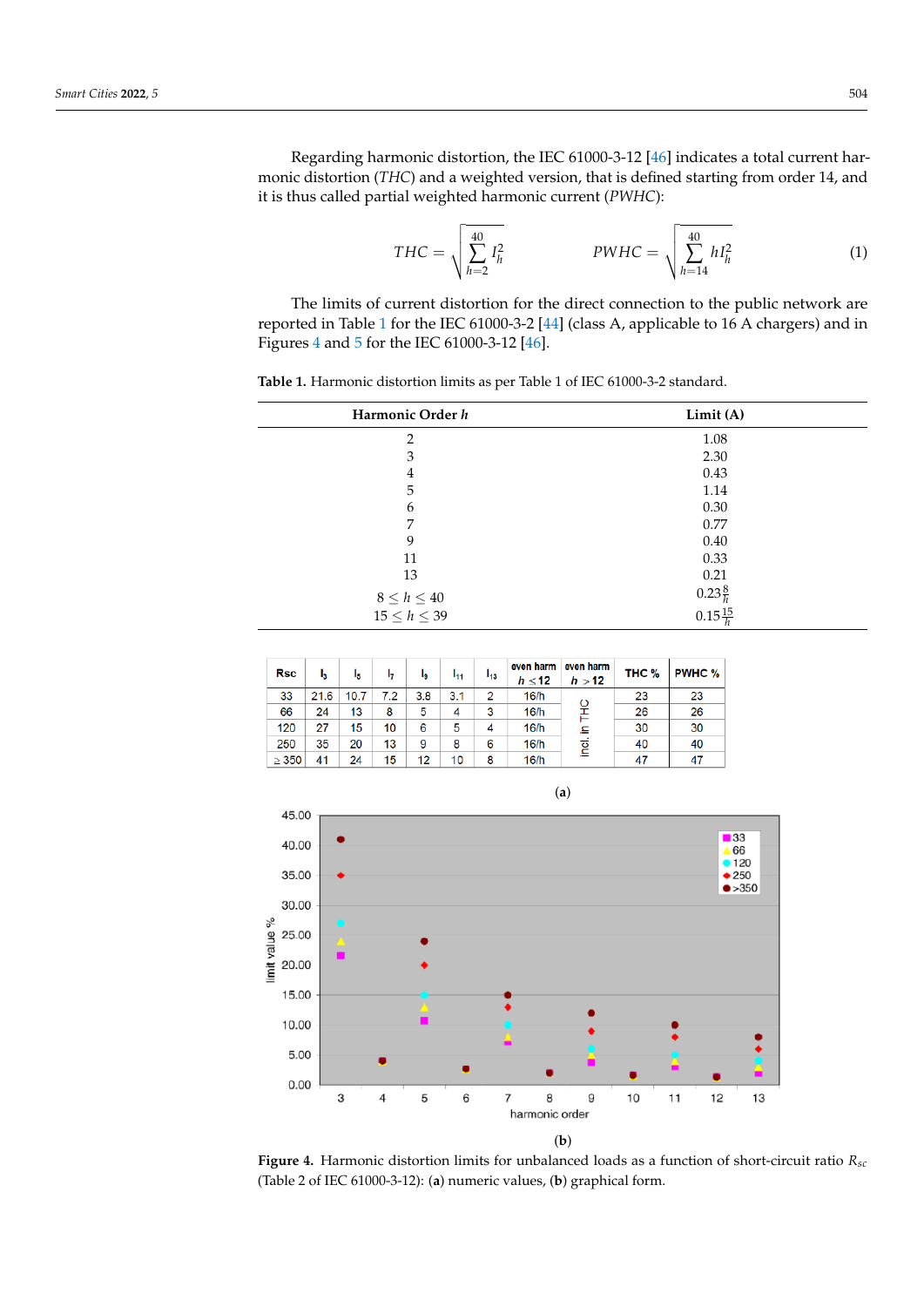<span id="page-9-0"></span>

**Figure 5.** Harmonic distortion limits for balanced three-phase loads as a function of short-circuit ratio *Rsc* (Table 3 of IEC 61000-3-12): (**a**) numeric values, (**b**) graphical form.

A specific table of the IEC 61000-3-12 standard (Table 5) specifies a separate limit of 1% for even harmonics above order 12, instead of including them all comprehensively in the Total Harmonic Distortion (THD) for current (THC). This particular condition applies to equipment with either particularly low 5th and 7th harmonics (less than 3%), or with a 5th harmonic phase evenly distributed over the whole 0–360° or consistently located in a favorable 150–210◦ sector.

Observing the stipulated compatibility levels and current limits for the harmonic interval, it is possible to reason on how the three factors at the beginning of this Section [3](#page-5-0) have been taken into account. This is a useful exercise carried out in Section [3.2](#page-11-0) covering supraharmonics, for which limits of emissions are not available, but only compatibility levels.

## 3.1.2. Supraharmonic Frequency Interval

The 2–150 kHz interval has been recently extensively considered for the distortion and commutation byproducts of a wide range of devices and equipment, such as LED lamps, fluorescent lamps (CFLs) and Switched Mode Power Supplies, that are quite widespread in residential, office and light-industrial environments. The relevance of emission components in this frequency range is built around the following points:

- Large penetration in supply networks, undergoing marginal attenuation similar to high-order harmonics;
- Potential disturbance to metering and control equipment, as well as to power line carrier (PLC) devices;
- Possible excitation of network resonances, in particular considering the small LV grids of limited extension.

The IEC 61000-2-2 [\[42\]](#page-24-7) addresses supraharmonic distortion with compatibility levels added in the new 2017 version, ranging between 2 kHz and 150 kHz, specifically for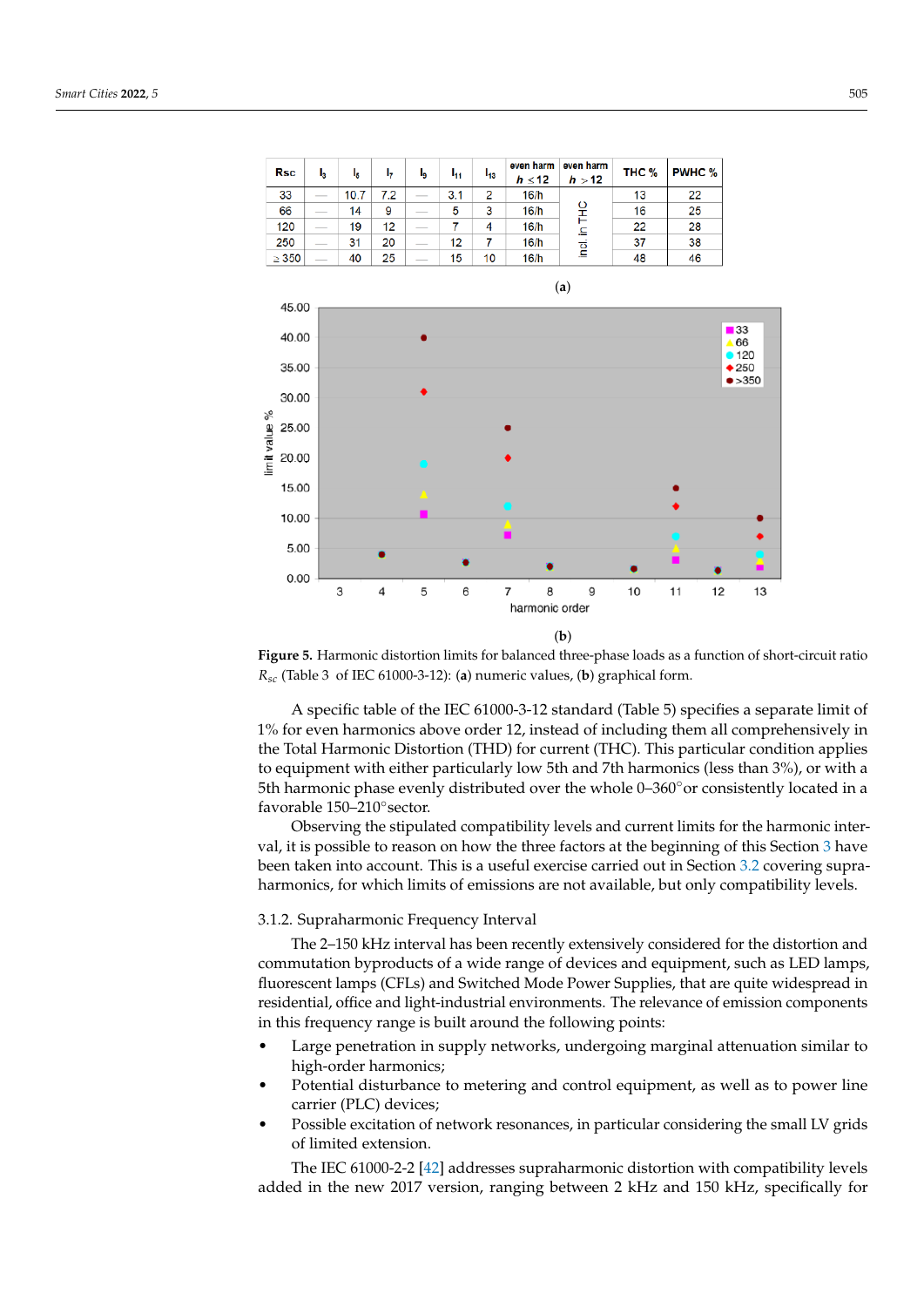<span id="page-10-0"></span>

| <b>Frequency range</b><br>(kHz) | <b>Compatibility levels</b><br>% of fund. OR dBuV |
|---------------------------------|---------------------------------------------------|
| $2 - 3$                         | $14\%$                                            |
| $3 - 9$                         | $1.4\% \rightarrow 0.65\%$ (log)                  |
| $9 - 30$                        | 129.5 $dB\mu V \rightarrow 122$ dB $\mu$ V (log)  |
| $30 - 50$                       | 122 dBµV $\rightarrow$ 119 dBµV (log)             |
| $50 - 150$                      | 113 dB $\mu$ V $\rightarrow$ 89 dB $\mu$ V (log)  |

nonintentional emissions (as mains signaling is considered separately). Limit values and graphical representation are shown in Figure [6.](#page-10-0)



**Figure 6.** Supraharmonic distortion compatibility levels for public LV distribution grid (Table 2 of IEC 61000-2-2): (**a**) numeric values, (**b**) graphical form.

Similarly, the IEC 61000-2-4 defines compatibility levels for equipment connected to LV distribution, distinguishing between unbalanced loads (that cover single-phase EV chargers rated in the range of 16 to 32 A) and balanced three-phase loads. They are reported in Figure [7,](#page-11-1) distinguishing between Industrial, Residential and Special environments, the most suitable one being the second for EV charging at home or office.

Such levels are defined using a 200 Hz bandwidth invoking the IEC 61000-4-7 [\[47\]](#page-24-12) grouping for frequencies between 2 and 9 kHz, and in line with measurements for nonnarrowband phenomena, regulated by CISPR 16-1-1 [\[48\]](#page-24-13).The standard, however, does not go into detail regarding the definition of such bandwidth, i.e., as resolution bandwidth of a frequency domain scan measurement or frequency resolution of a Fourier-transformed time-domain signal [\[49,](#page-24-14)[50\]](#page-24-15).

An important point regards the implicit assumptions for the definition of such levels as stated by the IEC 61000-2-2: at a given location, the disturbance level in a same bandwidth interval of 200 Hz is assumed not to result from more than two pieces of equipment generating nonintentional emissions close to the emission limit at the same time. Now there are two terms that deserve some further attention:

The concept of location should be better defined, as for LV distribution, it may mean the same part of the LV grid, or the entire LV grid that is fed from the same MV/LV transformer, representing a decoupling point; in both cases, it is easy to see that several EVs can be plugged at the same time (during the day at the office, during the night at home) in a small portion of the LV network;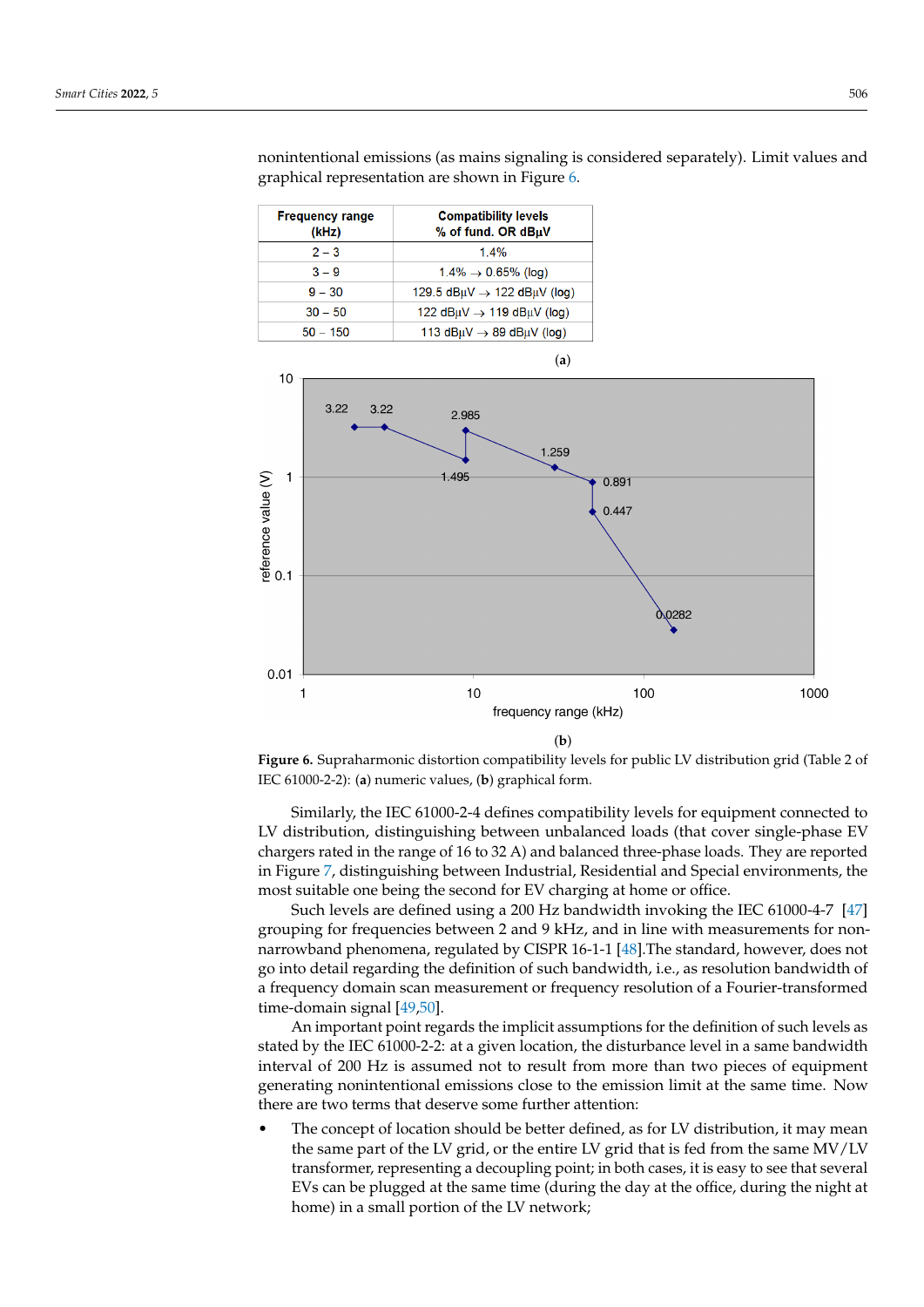• The "same bandwidth interval of 200 Hz" could exclude the combination of different sources of emission, but in a real scenario the number of different EV models is not so large (9 BEVs were considered in [\[51\]](#page-24-16) and a few had similar emissions).

<span id="page-11-1"></span>

|                                 | <b>Compatibility levels</b>                        |                                                     |                                                   |  |  |
|---------------------------------|----------------------------------------------------|-----------------------------------------------------|---------------------------------------------------|--|--|
| <b>Frequency range</b><br>(kHz) | Class 1, Class 2a<br>% of fund. OR dBµV            | Class 2b<br>% of fund. OR dBµV                      | Class 3<br>% of fund. OR dBuV                     |  |  |
| $2 - 3$                         | 1.4%                                               | 3.0%                                                | 6.0%                                              |  |  |
| $3 - 9$                         | $1.4\% \rightarrow 0.65\%$ (log)                   | 3.0%                                                | $6.0\%$                                           |  |  |
| $9 - 50$                        | 129.5 $dB_{\mu}V \rightarrow 122$ dB $\mu$ V (log) | 137 dB $\mu$ V $\rightarrow$ 126.5 dB $\mu$ V (log) | 143 dB $\mu$ V $\rightarrow$ 141 dB $\mu$ V (log) |  |  |
| $50 - 150$                      | 113 $dB\mu V \rightarrow 89$ dB $\mu$ V (log)      | 126.5 $dB\mu V \rightarrow 109$ dB $\mu$ V (log)    | 141 dB $\mu$ V $\rightarrow$ 139 dB $\mu$ V (log) |  |  |





Unfortunately, there are no supraharmonic limits applicable to LV equipment, and in particular, EV charging converters. Limits are again applied above 150 kHz for what is referred to as radio-frequency conducted emissions, what is worth recalling are unsymmetrical voltages, measured with respect to ground, and not differential-mode line-to-line voltages, as for harmonics and supraharmonics. The IEC 61000-2-4 indicates that, according to CISPR 16-2-1 [\[52\]](#page-24-17), suitable emission limits are 6 dB lower than those for differential-mode emissions. Regarding RF emissions, in fact, the IEC 61851-21-1 refers to the residential/lightindustry limits of the IEC 61000-6-3.

As anticipated, supraharmonics have only recently received the attention of the scientific community and standardization is still lagging, having established some compatibility levels in the IEC 61000-2-4 [\[43\]](#page-24-8), including indications for compatibility with PLC technology in the EN 50065-1 [\[53\]](#page-24-18).

## <span id="page-11-0"></span>*3.2. Extrapolation of Supraharmonic Limits*

In order to attempt an estimation of suitable current emission limits in the supraharmonic range, a comparison between harmonic and supraharmonic compatibility levels may be carried out by quantifying a proportion factor, to transfer then to the emission limits, starting from the existing harmonic current limits. A point to consider is the identification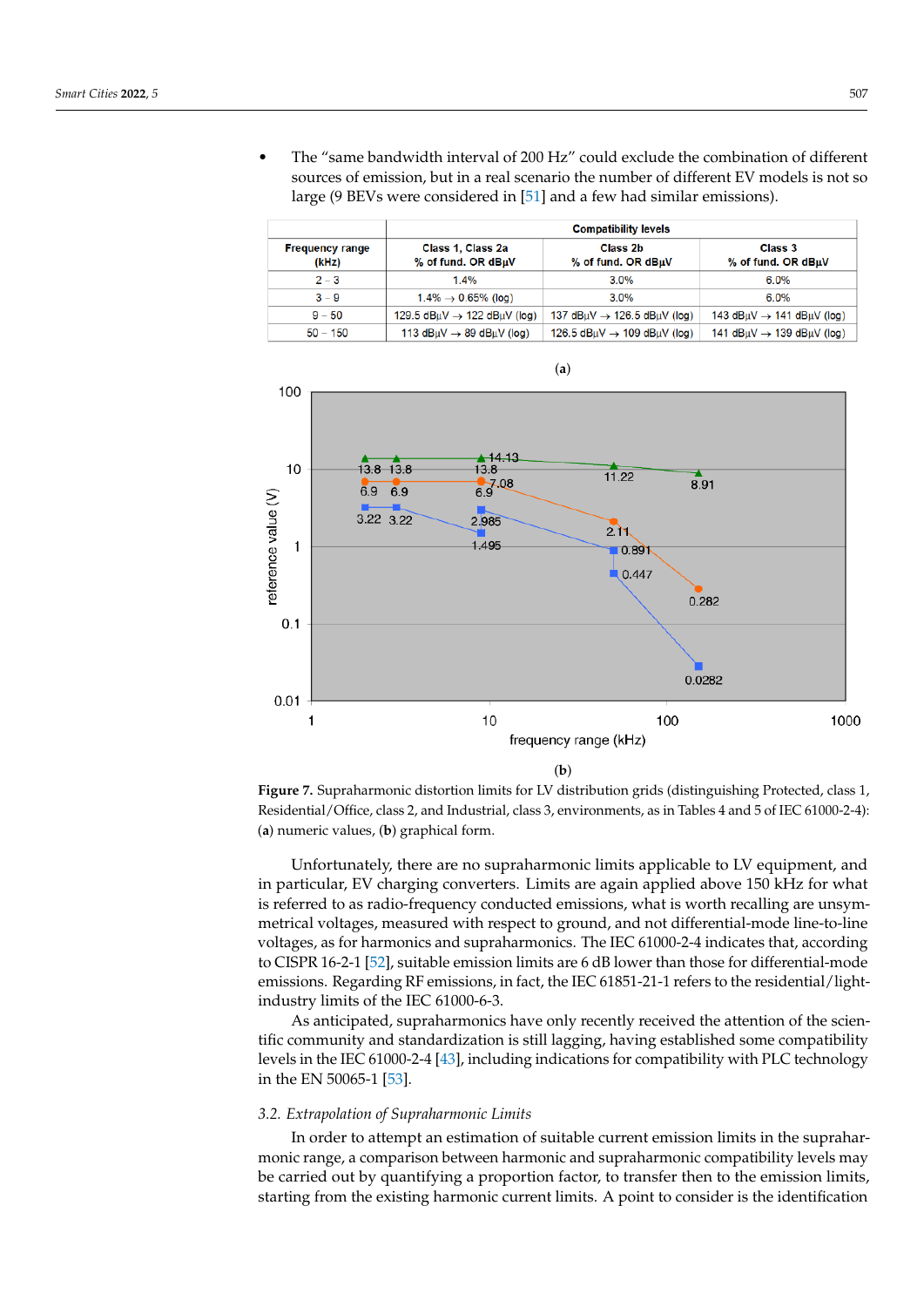of bandwidth values for homogeneous comparison of compatibility levels: together with the said *BWsupr* = 200 Hz bandwidth, a harmonic bandwidth *BWharm* = 5 Hz may be identified, considering the 200 ms time widow used by the IEC 61000-4-7. The amplitude conversion factor *ks*−*<sup>h</sup>* between the two types of evaluations (or "measurements") is then

$$
k_{s-h} = \sqrt{\frac{BW_{surr}}{BW_{harm}}} = 6.32
$$
 (2)

It is thus possible to verify that the ratio of compatibility levels is close to this  $k_{s-h}$ value: referring to Figure [2,](#page-6-0) the average amplitude values are 0.458 V or 0.384 V, taking the last ten and five harmonics, respectively; supraharmonic levels in Figure [6](#page-10-0) account for 3.22 V.

Multiplication of harmonic levels by *ks*−*<sup>h</sup>* gives values of 2.89 V and 2.43 V that are below the 3.22 V value by 10 % and 24.6 %, respectively. This could be justified only assuming a higher immunity to disturbance in the lower supraharmonic range, an assumption that is not well grounded; in fact, there is a tiny difference of less than one octave between the two regimes, positioned at 1.5–2.0 kHz and 2–3 kHz for harmonics and supraharmonics, respectively. The conclusion is that tolerable supraharmonic levels seem slightly overestimated by 1 to 3 dB approximately.

By extension, harmonic current limits suitable for public LV network can be projected onto the supraharmonic interval, covering scenarios of office and light industrial networks of class 2a, and possibly covering at some extent class 2b. Harmonic compatibility levels (see Figure [6\)](#page-10-0) expressed in voltage units can be compared to current emission limits (see Table [1\)](#page-8-0), to derive, in order, an estimate of the "impedance effect" and margins for multiple sources assumed by the standardization committees. The simple ratio below includes effects of network impedance and multiple sources and is thus indicated as  $\hat{Z}'$ :

$$
\hat{Z}' = \frac{CL}{EL} \tag{3}
$$

where *CL* and *EL* denote the compatibility level and the emission limit for LV public networks.

Such  $\hat{Z}'$  values are shown in Figure [8](#page-13-0) for the harmonic interval where both *CL* and *EL* are available. Odd and even harmonics have been separated, and among odd ones, those named "characteristic" are distinguished from the noncharacteristic ones. Even and odd characteristic harmonics are then selected to assign them a specific behavior for what regards aggregation: for a given number of alike sources *n*, it is assumed that partial cancellation may occur for the even ones, which in principle have a random phase distribution (not being closely related to the power conversion process mechanisms), whereas characteristic ones are assumed to sum in phase (that is correct for a wide range of loads, e.g., featuring front-end rectifiers, as demonstrated later in Section [4.2\)](#page-19-0).

The consequence is that the total current value at each harmonic frequency increases with  $\sqrt{n}$  and *n* for the two categories of harmonics, respectively. Even and odd characteristics harmonics were selected for this quite different behavior with respect to aggregation: such simplifying assumption has some arbitrariness, but allows to keep two well-separated behaviors as reference and is justified for the objective of extrapolating to the supraharmonic range.

$$
\hat{Z}_{oc}' = \frac{\hat{Z}_{oc}}{n} \qquad \hat{Z}_{e}' = \frac{\hat{Z}_{e}}{\sqrt{n}} \tag{4}
$$

The recalculated impedance considering a number *n* of aggregated harmonic sources is also shown in Figure [8,](#page-13-0) where the *n* = 10 value (corresponding to the triangle symbol) was selected to have the two recalculated impedance curves for even  $(\hat{Z}_e)$  and odd characteristic  $(\hat{Z}_{oc})$  harmonics almost overlap. A second larger  $n = 15$  value is shown for comparison (square symbols). Approximate overlap is a condition supported by the assumption that the real network impedance is continuous and cannot take too many different values for adjacent frequency bins. It turns out to be reasonable then that a total of about  $n = 10$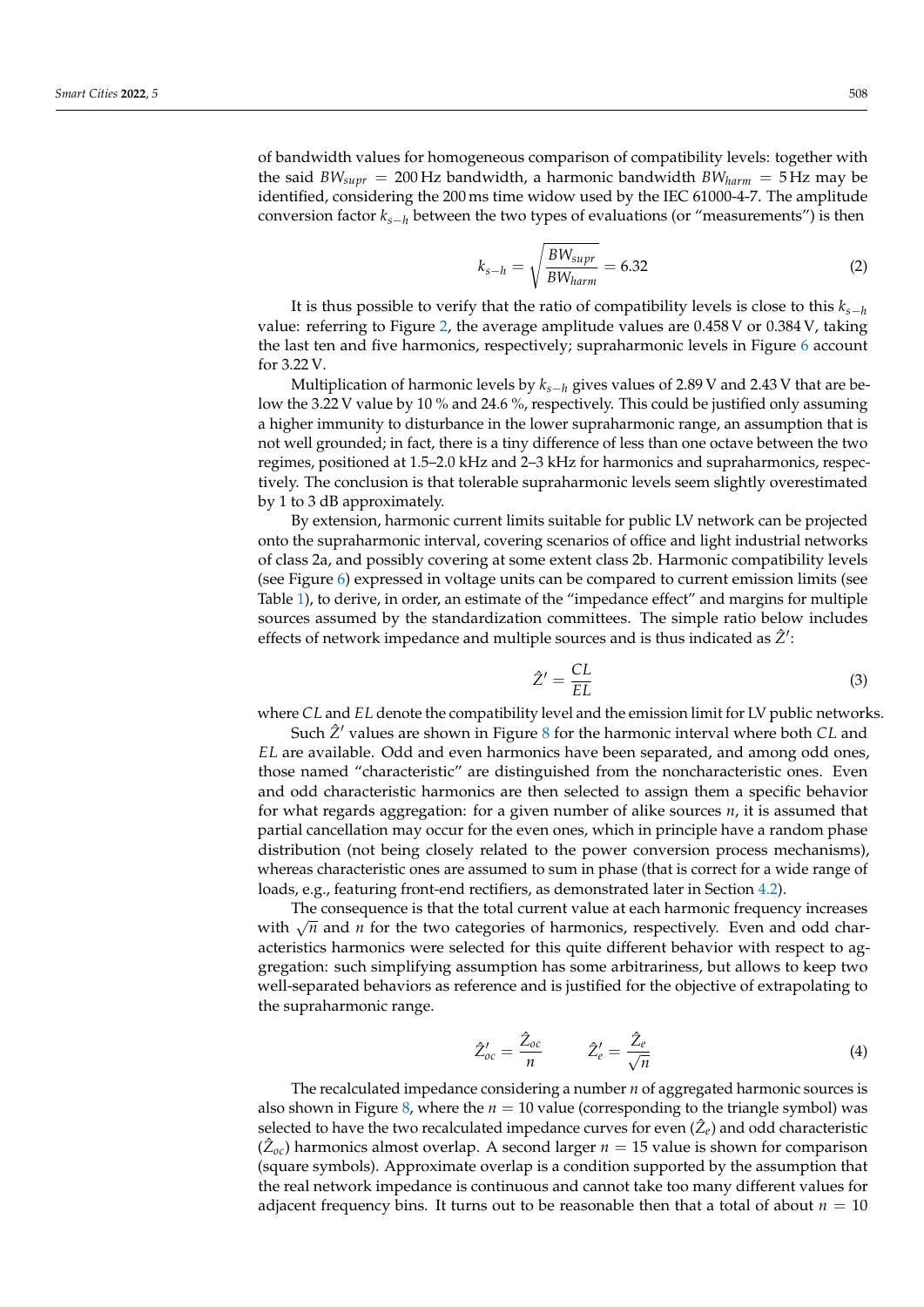sources including some margin was assumed when stipulating limits. If the assumption of in-phase sum does not fully hold for characteristic harmonics, then a slightly larger number *n* could be applied.

It is also worth noting that the estimated network impedance  $\hat{Z}'$  is in the order of 3 to  $5\Omega$  at 2 kHz, in line with the reference impedance values of IEC 61000-4-7 [\[47\]](#page-24-12) and compatible with a 5  $\Omega$  LISN value [\[54\]](#page-24-19), applicable yet to unsymmetrical impedance starting at 9 kHz. The simple linear extrapolation with frequency of the reactive part of the reference impedance of the IEC 61000-3-11 [\[55\]](#page-24-20) yields an excess of impedance (the purple curve in Figure [8\)](#page-13-0) not in agreement with the general observed behavior. In fact, in addition, a confirmation comes from [\[56\]](#page-24-21), where impedance values similar to the above appear, although resonance phenomena are also pointed out, which may increase locally impedance values by a factor of 2–3, depending on losses. It is remarkable that the number of sources of distortion connected to the same small portion of the grid (e.g., one home, office or small group of them) has recently increased well above the assumed "10" or thereabout, and that EVs will add on top a significant contribution.

<span id="page-13-0"></span>

**Figure 8.** Harmonic impedance for selected groups: odd harmonics multiple of 3 (**green dots**), even harmonics (**blue dots**) and odd characteristic harmonics (**red dots**); recalculated network impedance  $\hat{Z}'$  for even ( $\hat{Z}'_e$ , **light blue**) and odd characteristic ( $\hat{Z}'_{oc}$ , **light brown**) harmonics (triangles are for the  $n = 10$  case, squares for  $n = 15$ ). The violet curve is the linear extrapolation with harmonic order of the reference impedance of the IEC 61000-3-11.

When aggregating supraharmonic emissions, a random phase distribution may be certainly assumed, given the mechanisms of generation, not synchronized to the mains. It is also sensible to presume that the number of sources responsible for a specific emission component is smaller than for the harmonic interval, where emission components are rigidly located at harmonic frequencies, synchronized to the mains fundamental. As for network impedance, values typical of the harmonic interval cannot increase steadily with frequency and may undergo significant variations as a consequence of network resonances and anti-resonance. Referring again to [\[56\]](#page-24-21), impedance values keep approximately at the 2 kHz value or increase slightly under specific configurations of network parameters in the first decade or so. Stiegler et al. [\[57\]](#page-24-22) show two main points: the IEC 61000-4-7 impedance is the envelope of the largest measured impedance values in four different countries (Austria, Switzerland, Czech Republic and Germany) and reaches values even larger than those provided by the LISN impedance curve [\[54\]](#page-24-19); the 95th percentile profile instead has a much more reasonable behavior, whilst still providing a robust estimate. Such a 95th curve has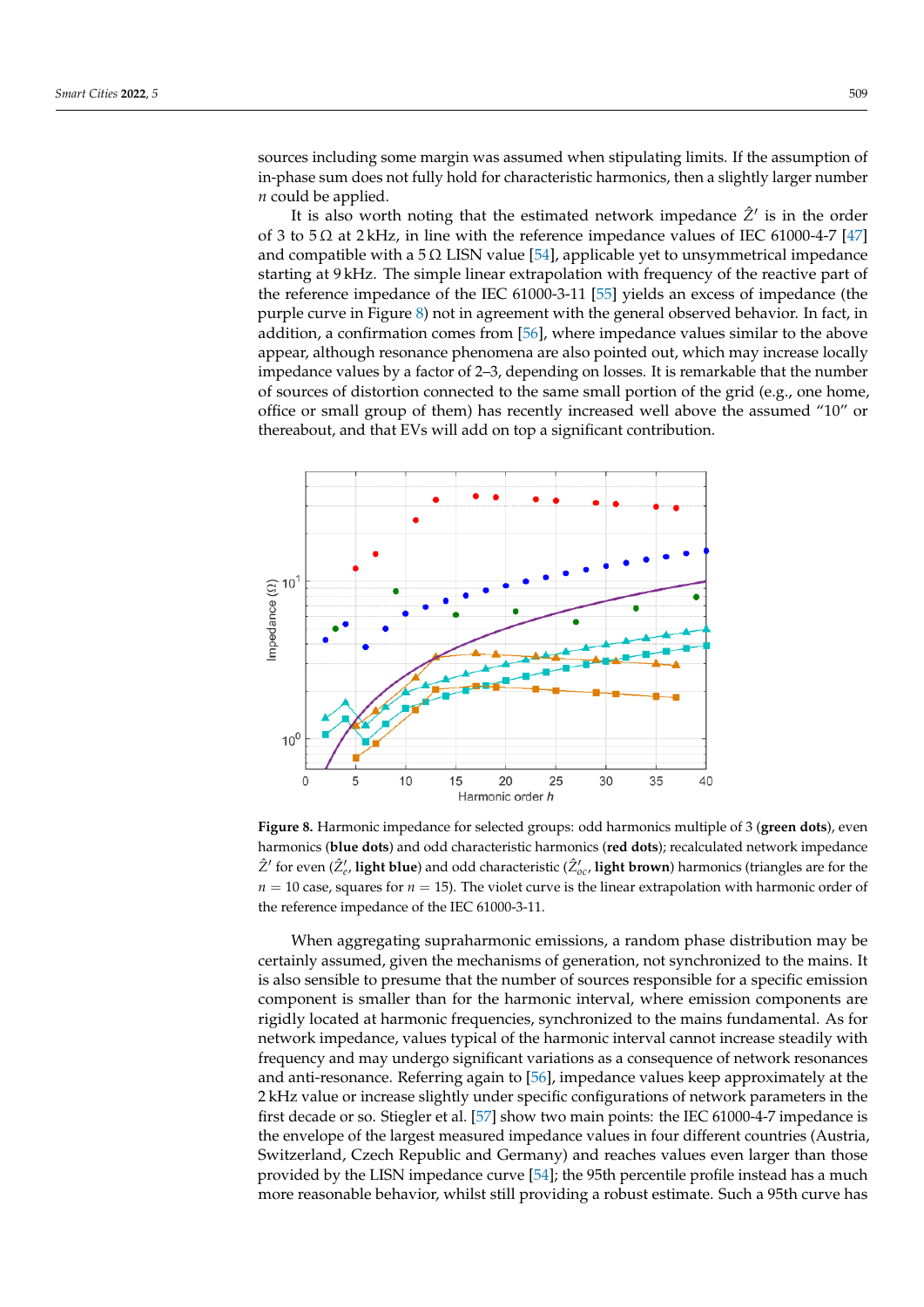the following values:  $3\Omega$  at  $2$  kHz,  $6\Omega$  at  $20$  kHz,  $12\Omega$  at  $50$  kHz,  $18\Omega$  at  $100$  kHz and  $18\Omega$ at 150 kHz, for what is shown in [\[57\]](#page-24-22).

Compatibility values in Figure [6](#page-10-0) can thus be translated into current limits for the supraharmonic range, based on the measured LV public network impedance values pro-vided in [\[57\]](#page-24-22) and assuming  $n = 10$  randomly distributed sources with emissions occurring in the same measuring RBW interval. The result is shown in Figure [9.](#page-14-0)

<span id="page-14-0"></span>

**Figure 9.** Extrapolated supraharmonic current limits based on CLs, estimated network impedance  $\hat{Z}_{sh}$  and number  $n = 10$  of concomitant sources with randomly distributed phase: overall limit with  $n = 1$  (**brown squares**), individual limit with  $n = 10$  (**blue triangles**).

## *3.3. Distortion Measurement and Assessment*

Standards discussed so far to limit and establish a reference for harmonic and supraharmonic distortion rarely specify processing methods and settings by which spectral components should be derived and their amplitude estimated. Another aspect that deserves attention regarding the accuracy of the assessment of emissions is the method with which time-domain signals are processed and evaluated, not only in terms of the time interval to report averaged values (200 ms, 3 s and 10 min with reference to IEC 61000- 4-7 [\[47\]](#page-24-12)), but also regarding spectral leakage control (in particular with the adoption of specific smoothing windows [\[58\]](#page-24-23)) and the influence on spectral amplitude estimate [\[49\]](#page-24-14).

#### 3.3.1. Time Window, Frequency Resolution and Grouping

Especially for static converters of significant power rating, which use a relatively large switching frequency and techniques to improve efficiency above other exigencies (such as minimization of conducted emissions), the characteristics of differential- and commonmode emissions may be such to require wise selection of settings to improve amplitude estimate uncertainty and reproducibility. The AC input quantities waveshape is in fact characterized by the superposition of power factor control stage byproducts and ringing phenomena occurring at each switching, possibly adopting zero-voltage or zero-current resonant techniques, so in that case, leaking also the main resonant component. All such components have different dynamics and time durations, so as to require different processing parameters selection [\[49\]](#page-24-14). Longer time intervals *T* with finer frequency resolutions from a Fourier-transform perspective ( $\delta f = 1/T$ ) provide reduced amplitude estimates of faster transient components, which have a shorter duration and become "diluted" over the time interval *T* [\[37,](#page-24-2)[49\]](#page-24-14).

Two problems are common to all types of measurements and are related to data collection and representation. They become evident by looking at what is shown in [\[59](#page-24-24)[,60\]](#page-24-25).

• First, whatever the uncertainty of the measuring equipment and probes and having even minimized background noise sources, a significant deal of variability of emissions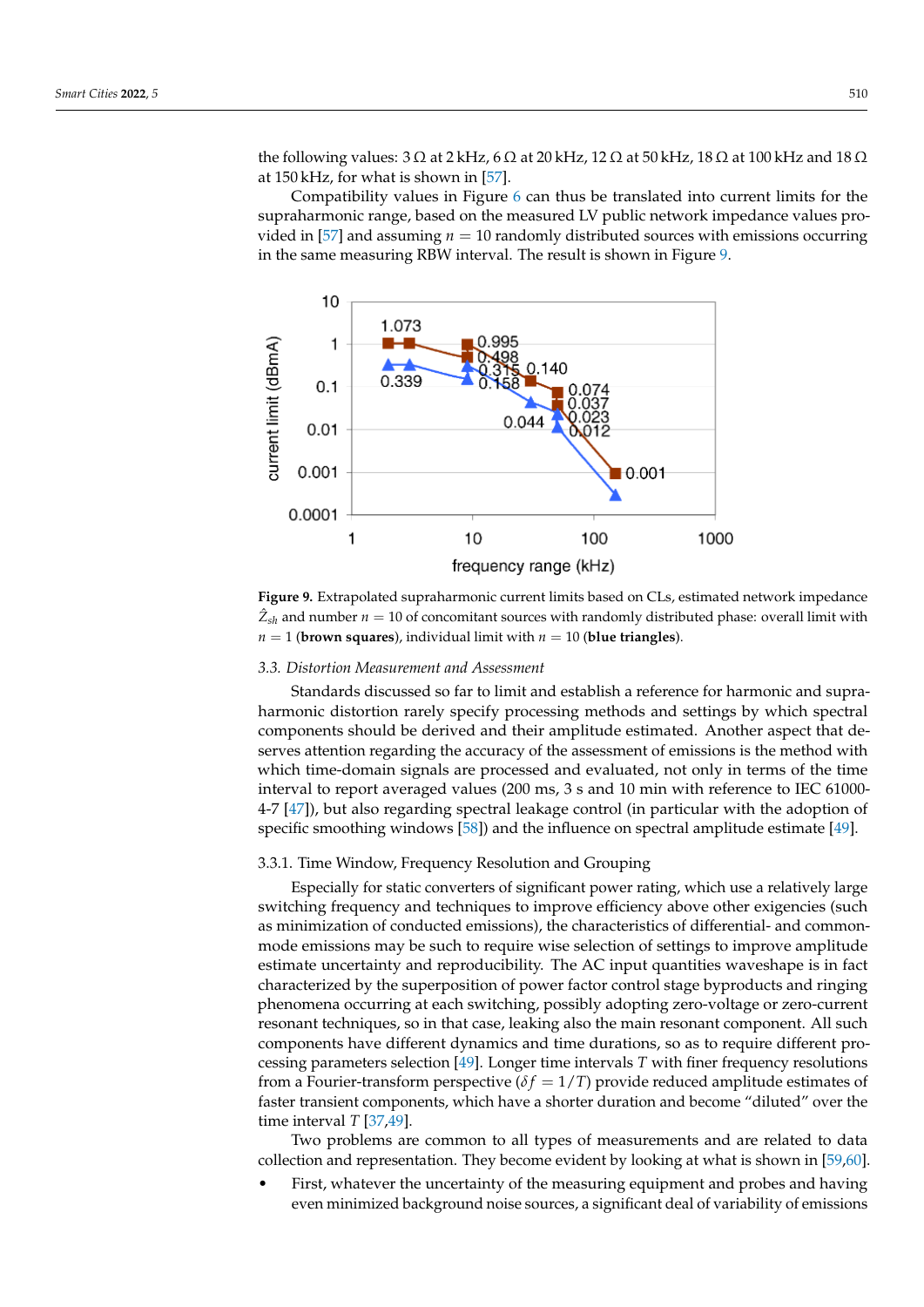is expected both with respect to time and while ideally sweeping the frequency axis, passing from one spectral component to the adjacent one.

• Second, the amount of data, if stored unaltered as time-domain samples, is huge since the required sampling rate is in the order of 500 kHz or larger for the supraharmonic range. Data compression, when going beyond simple lossless algorithms, unavoidably requires a choice for results representation, namely what should be included and what left out. Examples of condensed indexes are average values and maxima, percentiles, etc., over given time intervals.

At a finer scale, considering frequency spectrum values obtained from time samples with a Short-Time Fourier Transform (STFT) approach, a trade-off is necessary between a small and descriptive frequency resolution on the one hand, and an as coherent as possible behavior of spectrum portions along the time axis on the other, achieved by grouping of adjacent components resulting in a coarser frequency representation. Grouping is indicated in two widely used standards for harmonic and supraharmonic measurements, the IEC 61000-4-7 [\[47\]](#page-24-12) and IEC 61000-4-30 [\[61\]](#page-25-0), respectively.

For the harmonic interval up to 2 kHz grouping solves the problem of interharmonics, caused, e.g., by variable speed drives emissions, occurring in between harmonics of the fundamental. Processing by Discrete Fourier Transform would require a long time window, longer than the fundamental cycle, as the greatest common divisor of all component frequencies might be very small. The measurement process is thus simplified by adopting a standard frequency resolution of 5 Hz (namely, a time window of 200 ms) and grouping adjacent spectrum components as harmonic and interharmonic groups and sub-groups, with overall amplitude determined by rms summation (square root of the sum of squares) of components falling inside each grouping interval. Grouping brings along a better stability of the amplitude estimation, more robust to residual spectral leakage.

For the wider supraharmonic interval, grouping is applied collecting spectrum components falling in a wider bandwidth of 2 kHz, sweeping between 2 and 150 kHz. (As a note, formal difficulties are encountered with the 2–9 kHz sub-interval that is covered by the method of IEC 61000-4-7, Annex B, that differs from that of the IEC 61000-4-30, which indicates in its Annex C.2 that incorporation of this sub-interval is under consideration.) The use of a  $B = 2$  kHz bandwidth is justified by the wider frequency band, keeping roughly the same proportionality of 5 Hz compared to the harmonic interval, and a sufficiently fine frequency resolution at the same time.

Such bandwidth *B* was deemed appropriate when writing down the IEC 61000-4- 30, but its value is in reality somewhat arbitrary and subject to different exigencies and constraints for its fine tuning:

- As most supraharmonic emission sources are switching power converters with emissions mostly of the pulse-width-modulated (PWM) type, attention must be paid to the width of each PWM carrier (or switching frequency multiple *k fs*) and the side bands, spaced by even multiples of the modulation frequency *m fm*. Each switching+modulation PWM group of components is characterized by some amount of power that spectral grouping should try to capture and preserve in the resulting representation [\[62\]](#page-25-1). From this, the exigency to set *B* to a value bracketing most of such side-band components belonging to the same PWM group. However, such justification should be accompanied by the determination of the switching carriers and their harmonics, so as to align the grouping bandwidth *B* [\[62\]](#page-25-1), which complicates spectrum evaluation;
- In a scenario of several EV chargers of the same type, whose emissions overlap with plausible shifts of the switching frequency due to normal tolerance of components and settings and related drift over time, a sufficient bandwidth value should be set to correctly compose alike spectral components and observe the expected compensation, if phase displacement occurs. This is demonstrated in [\[63\]](#page-25-2), where a 1 kHz bandwidth puts together slightly different peaks around the nominal 10 kHz switching frequency, resulting in mutual compensation, although beating phenomena also take place.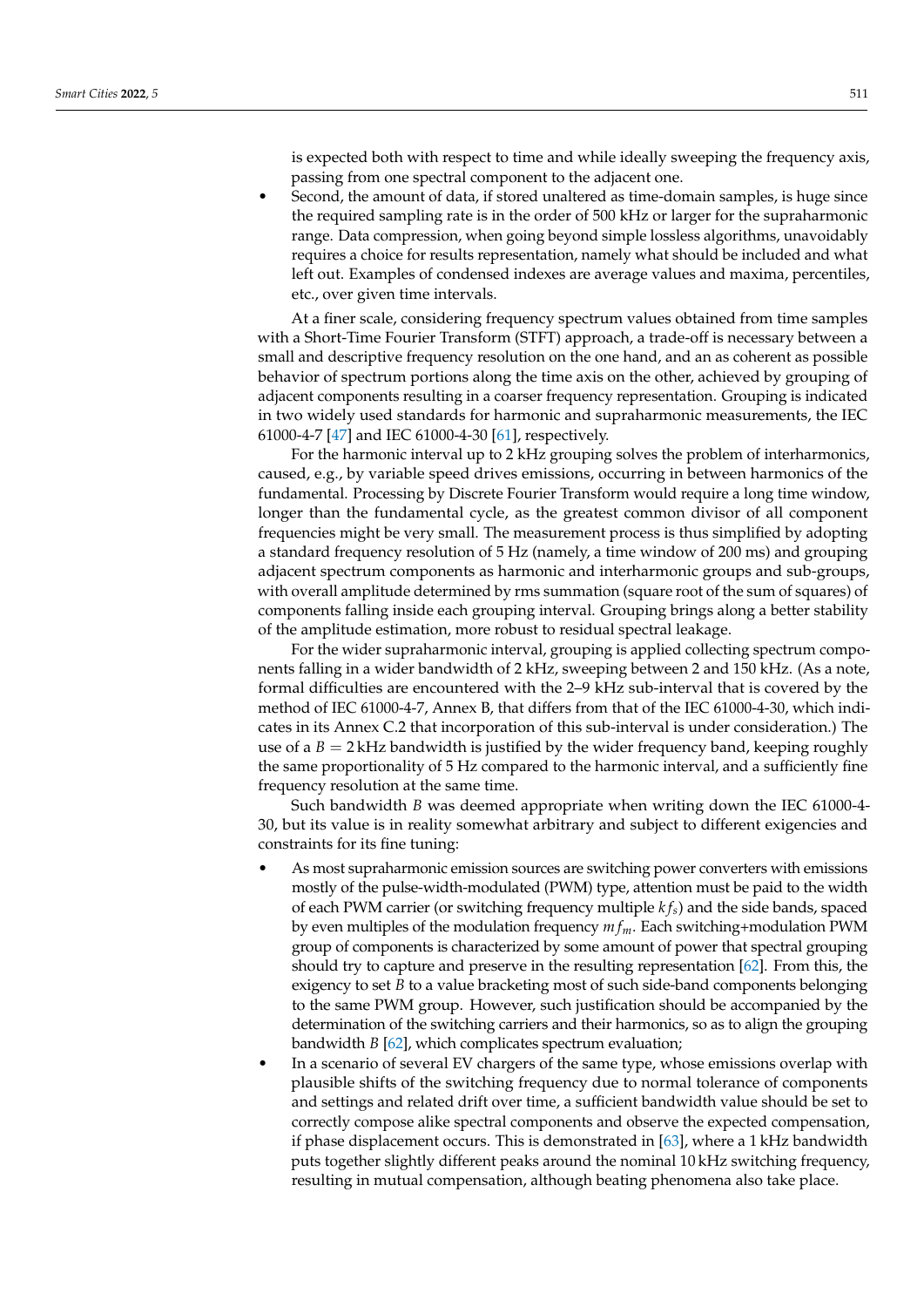• In view of evaluating supraharmonic emissions to compare with limits and to limit disturbance to connected devices, *B* should be interpreted as the bandwidth of the victim equipment, as all spectral components falling within the same bandwidth *B* will contribute to the same disturbance term. For a uniform approach, however, the bandwidth *B* should not be changed depending on victim devices, but unified to a standard value (as the proposed 2 kHz), from which disturbance occurring with larger bandwidth may be simply estimated by, e.g., rms summation. Authors in [\[59\]](#page-24-24) are cautious on the interpretation of the potential interference effect of grouped components over, in that case, a 4 kHz bandwidth, stating that the impact will not be that of a single component of same intensity; on this, it is possible to object that interference is to be weighted with the concept of victim bandwidth and also that spectrum components quite close to each other may give rise to modulation and beating effects that one single component is not able to. This is confirmed by [\[22\]](#page-23-23), who report unwanted tripping of residual current devices due to disturbance occurring when many EVs of the same type (but not switching exactly at the same frequency) were plugged in.

The influence of the selected bandwidth on the estimate of spectral components is exemplified in [\[35,](#page-24-0)[64\]](#page-25-3):

- Tested bandwidths were 5 Hz, 200 Hz and 2 kHz, in line with the discussed standards, representing well a narrow, medium and large bandwidth for the supraharmonic frequency range;
- Effects of bandwidth on the amplitude estimate of spectral components can be divided, as known, between narrowband and broadband components: the influence is larger for broadband components, where the increase of amplitude follows ideally the square root of the ratio of the bandwidth, namely, 16 dB passing from 5 Hz to 200 Hz, and 10 dB from 200 Hz to 2 kHz. Even apparently narrowband components subjected to some frequency instability or modulation undergo variability of amplitude estimate, as it was shown in Figure 10 of [\[64\]](#page-25-3). In that figure, curves at 5 Hz and 200 Hz have a difference of about 7 dB, reduced to about 1 dB passing from 200 Hz to 2 kHz: this confirms the inadequacy of too-narrow bandwidth values (namely 5 Hz or so), when dealing with real emissions, which seem stably evaluated by bandwidth values of hundreds of Hz or few kHz;
- When facing transient components for which a larger bandwidth allows tracking a fast-changing spectrum, the attention is drawn in [\[35\]](#page-24-0) on the worsening of the amplitude estimate accuracy, due to the increased superposed background noise, and widening of spectral lines (visible in the same Figure 10 of [\[64\]](#page-25-3)).

For a matter of compactness of reported results, in general, supraharmonic emissions are represented by a total supraharmonic distortion factor (TSHC), which for the type of measurement is referred to as current. This factor is the translation to the supraharmonic range of the total harmonic distortion for current already shown in [\(1\)](#page-8-2) and in Section [3.1.1.](#page-6-1)

$$
TSHC = \sqrt{\sum_{h=1}^{SH} I_h^2}
$$
 (5)

The summation takes supraharmonic terms  $I_h$  evaluated over bandwidth *B*, which, if set to 200 Hz, leads to  $SH = 740$ . The summation starts at 2 kHz, taken conventionally as  $h=1$ .

Other proposed indexes are simple variations of the simple formulation above, where the underlying starting point is the extension of the summation to the entire supraharmonic interval, adding then weighting proportional to frequency (as losses and aging of dielectrics are approximately proportional to frequency) or establishing the ratio to a reference frequency (the so-called K-factor).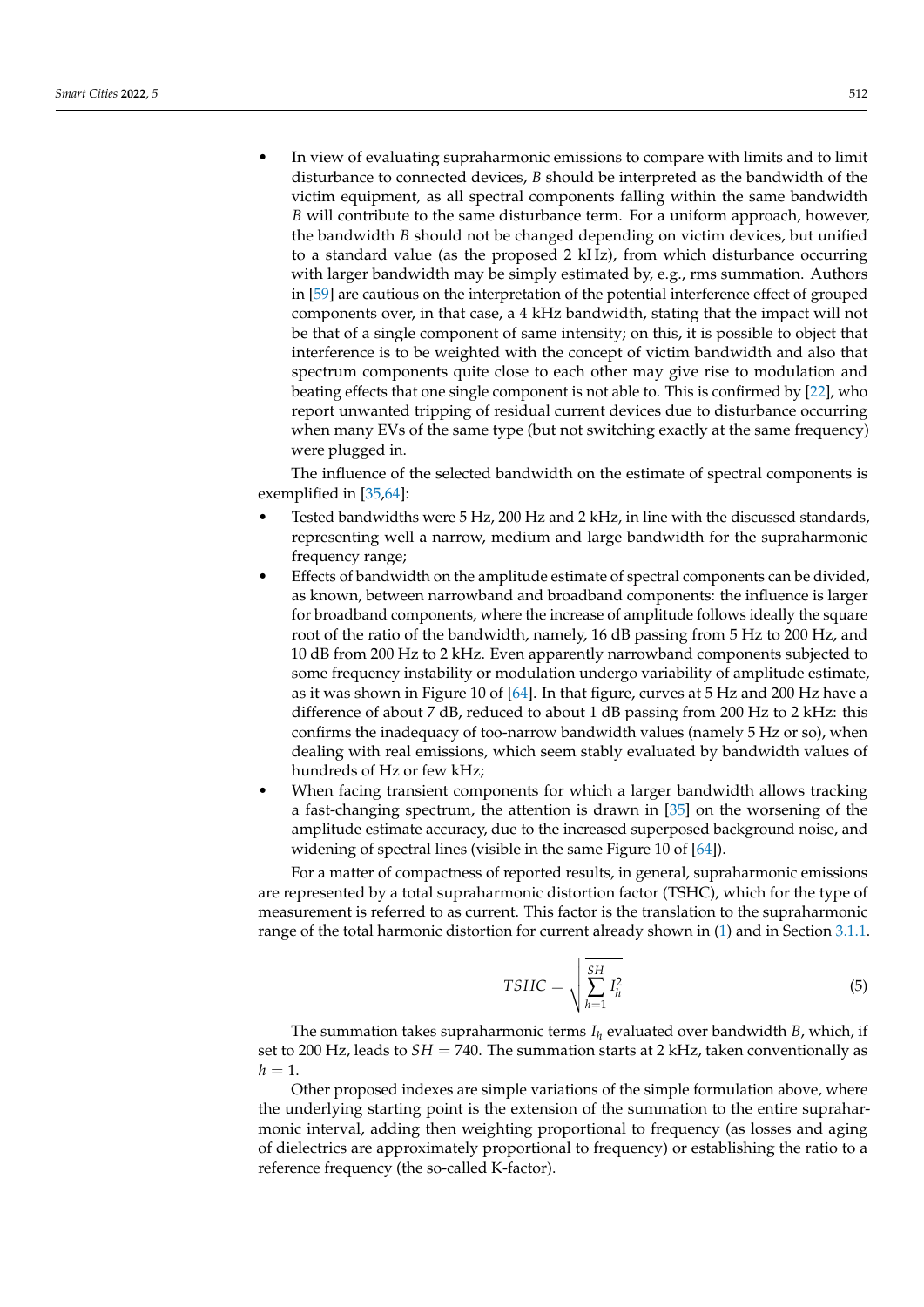3.3.2. Supply Voltage, Grid Distortion and Superposition of Emissions

When considering an EV charger (as any other distorting load subject to assessment), a significant difference of results may be expected for measurements carried out at laboratory and in a real scenario (namely in a real grid, with other connected loads, under variable operating conditions).

Influence of the supply voltage level on emissions was preliminarily studied for CFLs [\[65\]](#page-25-4) and switched-mode power supplies [\[66\]](#page-25-5), and represents an overlooked factor, affecting variability of emissions for a wide range of distorting loads, including power converters.

Results in [\[67\]](#page-25-6) demonstrate that the supply voltage level plays a significant role:

- Two EVs (EV1 and EV2) show a completely different behavior of their *I*rms, with very constant values in one case and a change of about ±1.25 A around a mean value of about 14 A for an excursion of the supply voltage of  $230 \text{ V } \pm 10\%$ ;
- Individual harmonics feature a wide range of values for the same supply voltage excursion: EV1 has the fifth spreading  $+200\%$  and  $-60\%$  around the reference amplitude of 11 A, whereas the most variable harmonic for EV2 is the ninth varying by +110% and −10%; in both cases, the increase of harmonic amplitude is observed at the largest power supply levels (241 V and 253 V);
- Phase angle variations are also dramatic with both harmonics considered above spanning 120°.

It is clear that any deal of compensation and partial cancellation occurring at some harmonic is compromised by any, even small, change of the supply voltage level, as the same harmonics of different EVs may vary quite differently. It is interesting to remark that such supply voltage changes may originate in other ports of the network, such as upstream, but may also be the consequence of local load change, e.g., when new EVs connect for charging, or, the other way round, when they suddenly disconnect.

As for low-frequency distortion (harmonics), the grid impedance plays a major role also for supraharmonics. In particular, EV charger supraharmonic emissions will flow easily in the filters of other connected loads (such as PWM output filters of inverters, EMI filters, etc.), setting up a low-impedance path between loads connected to the same LV grid up to a considerable distance (hundreds of meters), that is a large portion of the typical extension of LV feeders stemming from the secondary of a MV/LV transformer.

As the EV charger is connected to a real grid with preexisting distortion, three factors must be duly considered:

• Superposition of spectral components from different sources occurring at the same frequency or, better, with a difference less than the resolution bandwidth. Examples are not only multiple EV chargers, but also for coexistence with other power converters, such as photovoltaic inverters and various types of power drives. Superposition, depending on the specific phase relationship, may have the positive effect of the reduction of the overall distortion components. This in general is more likely to occur for harmonics, whose frequency is fixed by the grid fundamental, rather than supraharmonics; quite interestingly in [\[63\]](#page-25-2) the intensity of the 10 kHz switching component at the feeding point reduces significantly with the number of vehicles *n*, more than the expected <sup>√</sup> *n* assuming random phase and identical frequency. The amount of harmonic cancellation may be expressed simply by the coefficient *ηcanc*, calculated for a variable number of sources *N*. Combined emissions of EVs and household loads were evaluated in [\[68\]](#page-25-7), showing a non-obvious relationship between low-order harmonics and the amount of connected EVs (see Section [4\)](#page-18-0);

$$
\eta_{canc} = 1 - \frac{I_{h,tot}}{\sum_{n=1}^{N} |I_h(n)|} \tag{6}
$$

• The influence of low-frequency harmonic distortion on higher-frequency emissions, such as in the supraharmonic range. Such influence was observed for various types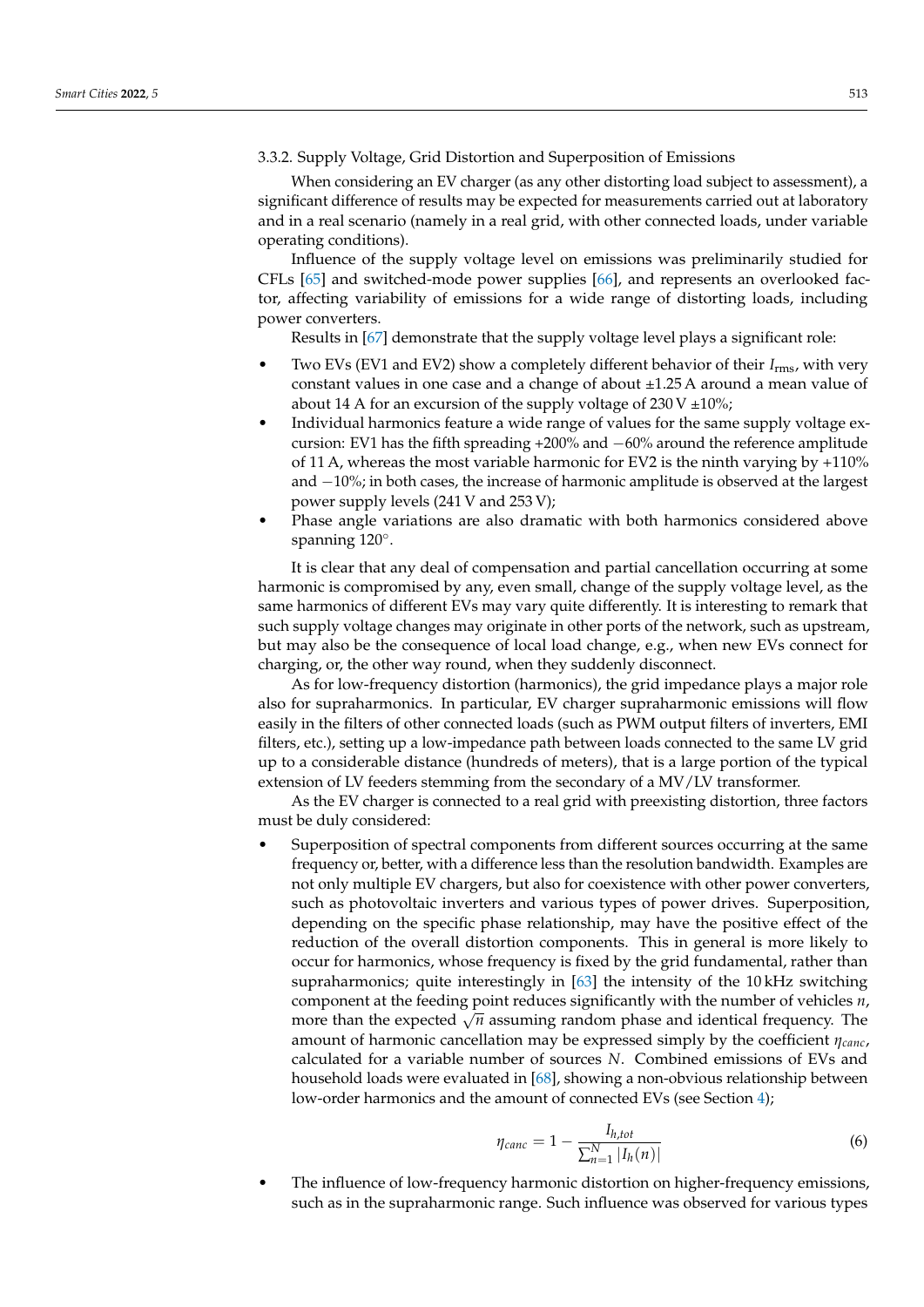of converters, where, in general, supraharmonic emissions depend on both the AC supply voltage level and low-order distortion (affecting the local wave shape and thus high-frequency emissions localized along the fundamental waveform). This is discussed further in Section [4;](#page-18-0)

• The so-called secondary emissions, where the charger is passively subject to grid distortion components, letting flow a corresponding current at the same frequency of the said components. This is particularly evident when small distortion voltages can cause a significant current intensity to flow through the low EMI (electromagnetic interference) filter impedance at such frequencies; in such cases, minimizing the amount of capacitance at the grid side is a necessity, not only used to prevent zero-sequence current leakage. Figure 2 in [\[64\]](#page-25-3) demonstrates that three supraharmonics spectra taken at two field locations and one laboratory are quite different with broadband and narrowband components occurring at 35 and 100 kHz for the two field measurements, respectively.

The effect of the grid voltage waveshape (in turn affected by low-order harmonics) was explored in [\[64\]](#page-25-3), where a photovoltaic inverter, supplied by a flat or pointed top sinusoidal voltage, has harmonics larger by an order of magnitude compared with when it is fed by a sinusoidal voltage.

#### <span id="page-18-0"></span>**4. Experimental Data**

This section reports experimental evidence of distortion characteristics of EV charging operation, in some cases referring to the same publications and results that were used for clarification and exemplification in Section [3.](#page-5-0)

#### *4.1. Arrangement and Results of the Systematic Review*

An extensive search was carried out using the major journals databases (Elsevier, IEEE, MDPI) and the Google search engine (including thus journals and conferences not sponsored by the major publishers, and ResearchGate), using keywords such as "electric vehicle", "charge", "distortion", "harmonic", "supraharmonic", "measurement", in AND combination of at least 3 terms. In journal databases, such terms were searched almost always within "abstract", then "full text", excluding things such as the name of the conference (if using "metadata"), but avoiding limiting the search to the title only. References in found articles were then added, until relevant hits happened to be already found. As observed in [\[36\]](#page-24-1) (almost at the same time of this work), long-term datasets providing EV charging measurements extended to the harmonic and supraharmonic range are not yet available.

The search proceeded with a first set of hits based on the keywords above (set1), that was then cleaned up for all the works evidently just including the sought keywords, but not providing any relevant information (set2). The works belonging to this second set were then inspected more closely, verifying if they provide results and their quality, and in particular the use of experimental data (contrasted to models and simulation data). For Google search results, the large amount of hits that makes set1 was examined by removing duplicates, focusing on hits with a linked file, and limiting the operation to the first 50 pages.

The number of search hits are reported in Table [2,](#page-19-1) distinguishing two search schemes, using either "supraharmonic" or "harmonic" in conjunction with "electric vehicle" and "measurement", applied to the entire text of the sources. The objective is to show what is the progress in the research regarding supraharmonics, compared to the more classical topic of harmonics, albeit applied to the emerging sector of electric vehicles. We may observe that Elsevier and MDPI have fewer hits, but an intense publishing activity of pertinent works: they consistently have an almost triple percentage of supraharmonics-related publications, compared to IEEE, that reflects the general trend represented by Google, of about 0.5–0.6%.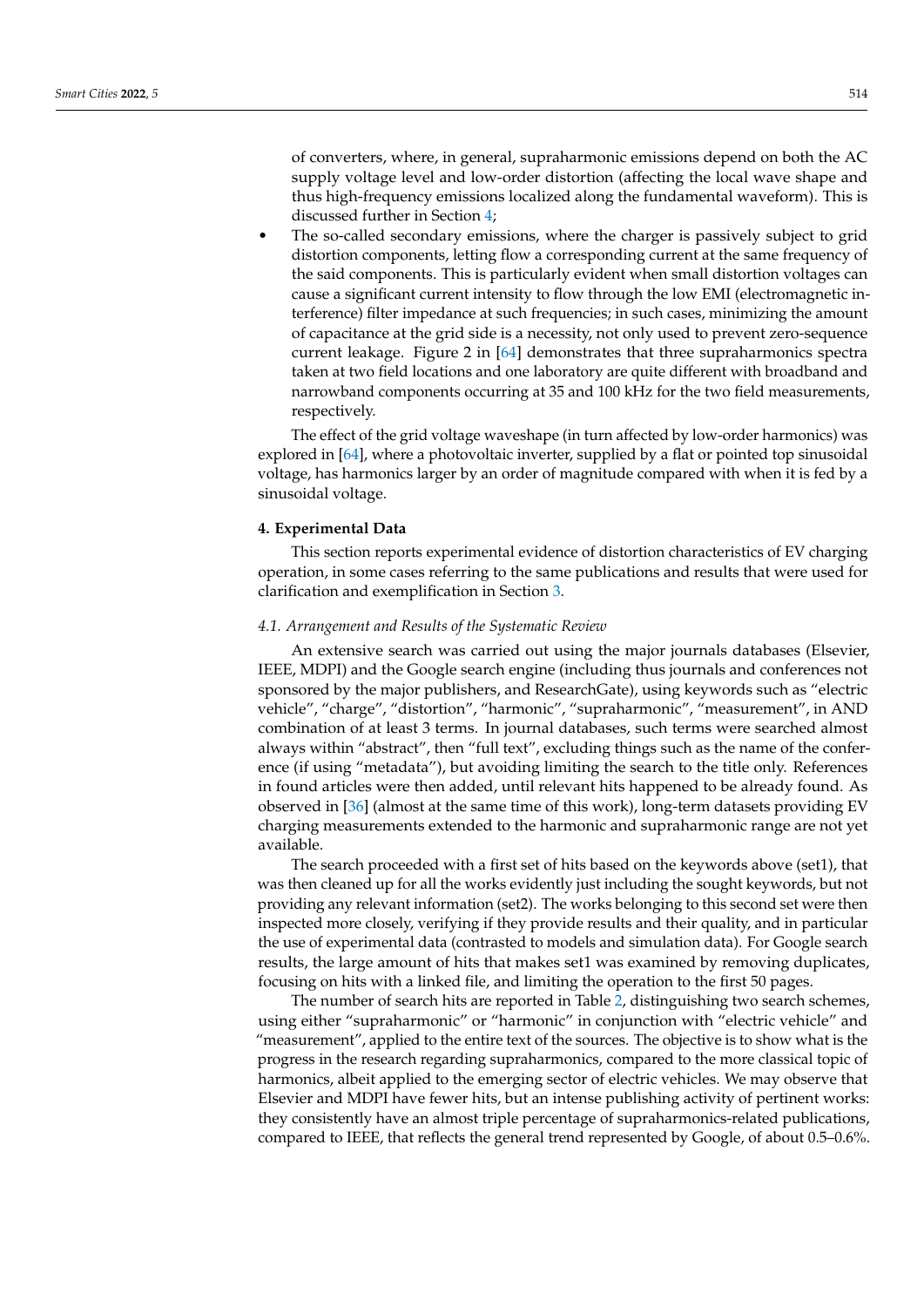| Publisher/Search Engine | "Supraharmonic" | "Harmonic" | Ratio   |
|-------------------------|-----------------|------------|---------|
| Elsevier                | 24              | 1511       | $1.6\%$ |
| <b>IEEE</b>             | 78              | 12.910     | $0.6\%$ |
| <b>MDPI</b>             | 15              | 1072       | 1.4%    |
| Google                  | 5440            | 1,050,000  | $0.5\%$ |

<span id="page-19-1"></span>**Table 2.** Results of the hits of bibliographic search (set1): columns "Supraharmonic" and "Harmonic" refer to the use of the two respective keywords.

<span id="page-19-2"></span>The analysis of the search results is completed by showing some characteristics of the selected references that make set3: type of source (conference, journal, technical report, website), origin (Elsevier, IEEE, MDPI, others) and the year of publication. A graphical representation appears in Figure [10.](#page-19-2)



**Figure 10.** Overview of sources of experimental harmonic and supraharmonic data for electric vehicles: (**a**) publication type versus grouped years, (**b**) publisher versus grouped years, (**c**) topic (harmonics, supraharmonics, counting when both) versus grouped years.

The number of works providing reusable experimental data has evidently increased, by almost 50% the average of the works published between 2013 and 2018, and testifying the increased interest for this topic. Supraharmonics are gaining attention, doubling the number of works in the last 3-year period, with the same amount now as for harmonics. Looking at the types of publications, the shift to journal publications is remarkable, from the prevailing conferences of the two 3-year periods between 2013 and 2018. In this, MDPI represents a significant pole of attraction in the most recent period (including two months of 2022), sharing equally with IEEE and the rest of the reachable sources. It is remarked that many works still speak of loading and not of distortion, propose models, possibly suitable for statistical analysis, but not measurements. Their quantity is more than five times greater, as indicated by the size of set2 (in the order of 150) compared to that of set3 (27), as derivable from Figure [10.](#page-19-2)

Selected works providing experimental data and technical judgment have been included in the references, used in the previous Section [3](#page-5-0) to discuss methods of processing and assessment; those with substantial sets of data are analyzed in more detail in the rest of this section.

#### <span id="page-19-0"></span>*4.2. Discussion of Publications and Experimental Data*

A significant set of data regarding harmonics and supraharmonics for 9 EVs in use in The Netherlands at the end of 2018 is reported by [\[51\]](#page-24-16). The results show that four out of nine vehicles fail to comply with the IEC 61000-3-2 limits for harmonics ranging from the 13th to the 37th: the degree of noncompliance amounts to 20% to 60% of the limit. Three EVs capable of charging above 16 A were tested against IEC 61000-3-12 limits and found instead compliant. This situation highlights the problem of pollution specific to LV grids for residential and office loads, but at the same time, casts a doubt on the appropriateness of IEC 61000-3-2 limits, formulated more than 15 years ago and unchanged in the course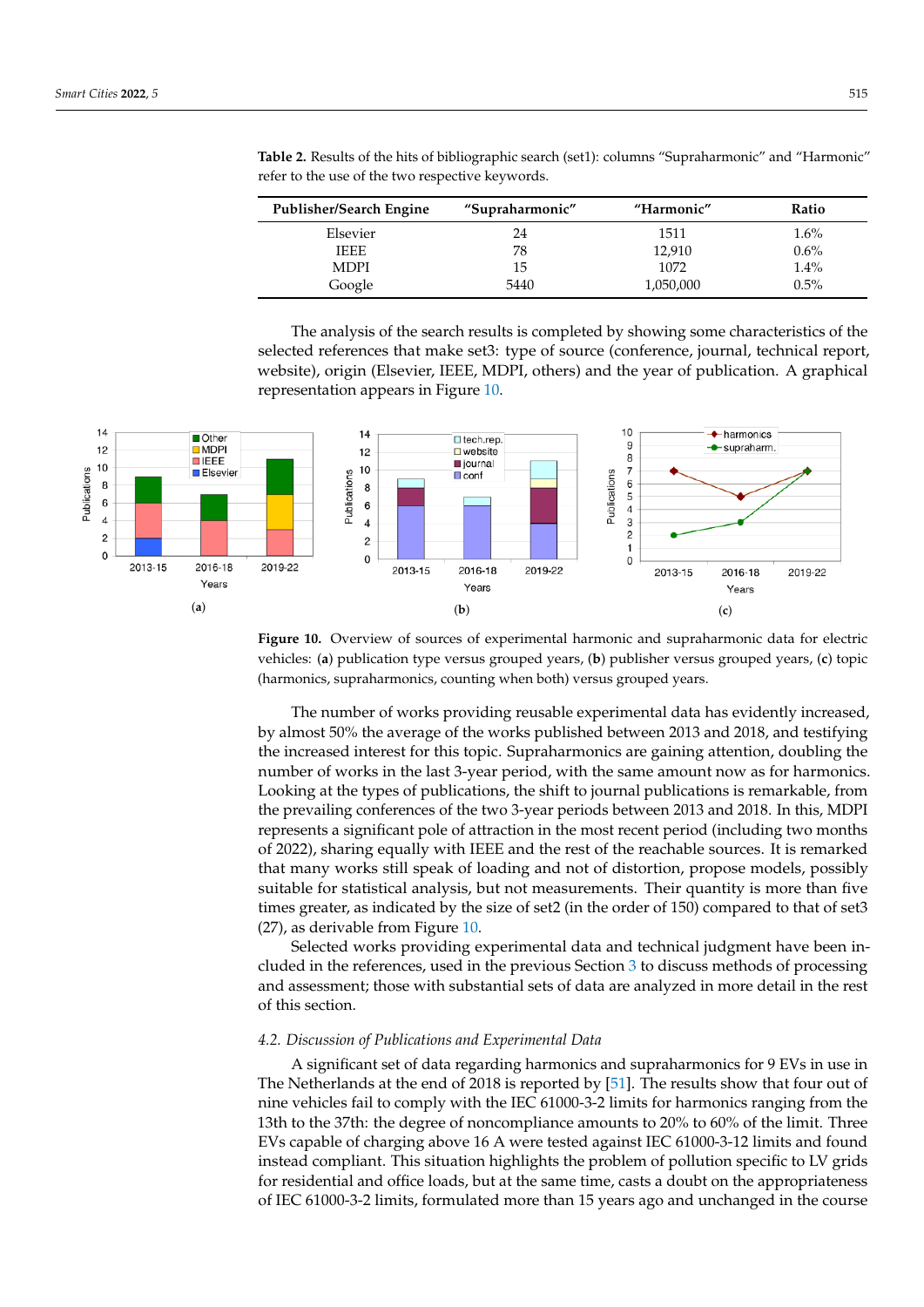of three revisions. The reason is that the more and more frequent and widespread use of distorting loads in home and office scenarios would necessitate a new evaluation of limits.

Supraharmonic emissions for the 9 EVs are quite diversified in terms of frequency (switching fundamental ranging from 10 to 50 kHz) and amplitude (from 27 to 1080 mA). Emissions have not, however, been statistically characterized, nor correlated to the state of charge or charging current. It is worth underlining that significant emissions in the audible frequency range have caused several cases of acoustic noise emitted by the EV and charger, but also by other loads in the same grid portion (such as induction cooking plates).

Another relevant set of data is provided in [\[69\]](#page-25-8), where five chargers (ranging from a small single-phase electric bike charger to a three-phase 11 kW car charger) were subjected to measurement. The work not only reports results on the harmonic behavior of each, but goes into detail on the waveshape and power factor, distortion power factor and displacement factor, showing that some deal of compensation between distorting loads is possible, although at large EV penetration compensation is compromised and distortion is relevant. Comparison of measurements carried out at off-peak (4:30 am) and on-peak (6:00 pm) hours confirms larger current distortion, but a lower resulting voltage distortion, for the former. The reason is the lack of compensation with other distorting loads (leading to the larger current distortion), but at the same time, the grid is almost unloaded and the resulting voltage drops are lesser.

A similar opinion is expressed in [\[68\]](#page-25-7), where a mix of EVs and household loads is considered, showing some compensation of the 5th harmonic and an overall lower distortion for a specific amount of EVs, that, however, have a prevailing distortion contribution when their number is increased. A significant compensation with external load (heat pump) is reported in [\[70\]](#page-25-9), where the constant increase of the 7th harmonic intensity is effectively reduced by the switching on of a heat pump; when the second heat pump is switched on overcompensation occurs and the contribution of the latter prevails; the observed EVs had a negligible contribution of 5th harmonic, so that the switching on of the first heat pump does not produce any beneficial effect. Iqbal et al. [\[71\]](#page-25-10) report a low variability of EV harmonic phase displacement for the 5th and 7th harmonics, spreading at most 45◦ for the vast majority of the examined EVs (80% of a set of 11 EVs), preventing thus a substantial compensation between different EVs. In addition, it is observed that when comparing the harmonic phase angles of [\[70,](#page-25-9)[71\]](#page-25-10), they could be in agreement by applying a sign reversal, which raises a concern that many studies do not indicate clearly the polarity of the measured voltage and current quantities (e.g., voltage sign reversal as in German notation, preference for incoming or outgoing current).

In [\[68\]](#page-25-7), results regarding supraharmonic emissions are also provided, showing switching frequencies of 27, 37 and 100 kHz with quite a wide range of amplitude, from 335 mA for the first one, and only 10 mA for the last, and highest, switching frequency. One important point is also that tests conducted at a laboratory and on-site do not fully match, with one EV in particular undergoing a 4.3% shift of the main switching component and a 31% change of amplitude.

Such values of supraharmonic emissions are confirmed in [\[36\]](#page-24-1), where the results of three parking lots are reported with low mean values (profiles of about 80 to 50 dB*µ*A for 2 to 150 kHz) and a maximum profile (less than 5% probability) 20 dB above, with sporadic peaks for a few switching components above 0.1 Arms. Similarly, the spectra up to 50 kHz reported in [\[21\]](#page-23-22) show a couple of vehicles with clear emissions at 10 kHz and 27 kHz with peaks in amplitude of about 0.1 and 1 A rms, but also two profiles of emissions that do not have clear peaks of the fundamental switching frequency, thus cleverly achieving a reduction of supraharmonic emissions, limited to 10 mA rms.

Regarding the positioning of emissions over the 2–150 kHz interval, the most common behavior corresponds to narrowband emissions between about 10 kHz (a common emission frequency among EVs) and 50 kHz [\[51\]](#page-24-16). A particular case is mentioned in [\[59\]](#page-24-24) with broadband emissions between 2 and 6 kHz, that are probably of the same kind as those observed in [\[37\]](#page-24-2) and result from the main pulse of the PFC stage. This impulsive nature is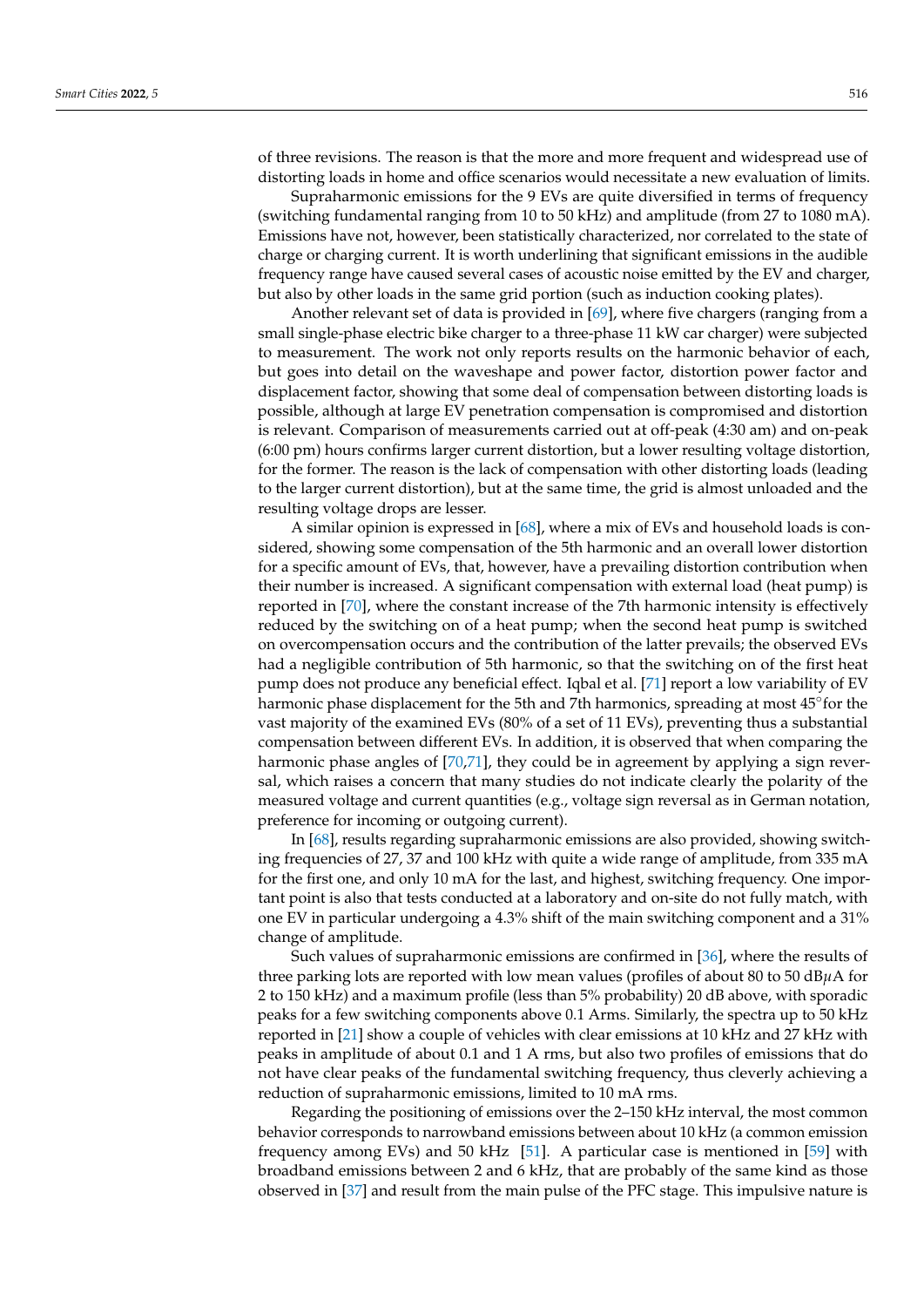confirmed by [\[36\]](#page-24-1) providing high-pass filtered time-domain traces, rather than a frequencydomain analysis; in particular, its Figure 9c provides a waveform quite close to those analyzed in [\[37\]](#page-24-2).

It should also be noted that the particular waveshape of the grid voltage has influence on the harmonic emissions of the connected load; in particular, a flattened sinusoid (typical of residential LV grids with third harmonic pollution) may cause positive or negative changes of amplitude of some low-order harmonics by a significant amount (between 30% and 300%), also depending on the type of EV charger [\[68\]](#page-25-7).

In addition, the extensively mentioned unbalance at the fundamental caused by singlephase chargers is transferred also to harmonics and supraharmonics, as shown by [\[36\]](#page-24-1), where differences of up to a factor of 2 between average values of supraharmonic total distortion can be observed. This is confirmed by [\[59\]](#page-24-24), where the supraharmonic current profile (grouped on a bandwidth of 800 Hz or 4 kHz, the latter for the mentioned 2–6 kHz broadband emission) has almost a 2:1 difference between phase A and C.

As anticipated, "unexpected" components, not visible when an EV charger is individually tested, e.g., in laboratory conditions, may arise due to two mechanisms that are discussed in [\[22\]](#page-23-23): intermodulation and beating. They both occur between two or more EV chargers:

- Beating takes place when harmonic or supraharmonic emissions exist with a small frequency difference and they mix within the grid to which the EV chargers are connected. The small frequency difference may be justified by normal tolerance, drift and ageing of two otherwise identical chargers. The result is a low-frequency pulsation after superposition of individual emission signals as difference of the two frequency values, thus, mathematically identical to a second-order intermodulation discussed below. The example provided in [\[22\]](#page-23-23) indicates a pulsation of 10% amplitude, resulting from two "identical" EVs with a frequency difference of 2.4 Hz out of the two respective 10 kHz switching frequencies;
- Intermodulation distortion instead occurs even with spectral components of emission that are located farther apart and is in general caused by nonlinear elements, such as the power converters themselves. The example in [\[22\]](#page-23-23) clarifies the extent to which such a phenomenon can occur: taking two components at  $f_1 = 56.2$  kHz and  $f_2 = 60.5$  kHz of a measured spectrum, in the spectrum itself a second-order intermodulation term  $(f_2 - f_1 = 4.3$  kHz) and two third-order intermodulation terms  $(2f_2 - f_1 = 64.8$  kHz and  $2f_1 - f_2 = 51.9$  kHz) are clearly visible.

## **5. Conclusions**

The articulated problem of harmonic and supraharmonic emissions of plug-in EV chargers was analyzed, focusing first on the typical power converter architecture implementing EV chargers and on the normative requirements and reference levels.

The typical mechanisms of emission, the spectral behavior and the superposition of emissions from different chargers and with existing LV grid distortion were then discussed, with extensive reference to existing experimental data, that unfortunately are limited to fewer than a dozen works in the last ten years or so.

There are some significant elements to consider for standardization purposes (e.g., to identify suitable limits for a new category of highly dynamic loads), for the design of lines feeding the charging points, and when preparing a measurement campaign and evaluating then the measurement results:

- Harmonic distortion is still quite variable between EV models, above IEC limits in some conditions, although PFC should be extensively applied;
- Superposition of harmonics can occur with a wide range of distorting loads, such as home and office appliances and equipment, characterized by a significant penetration into the AC grid;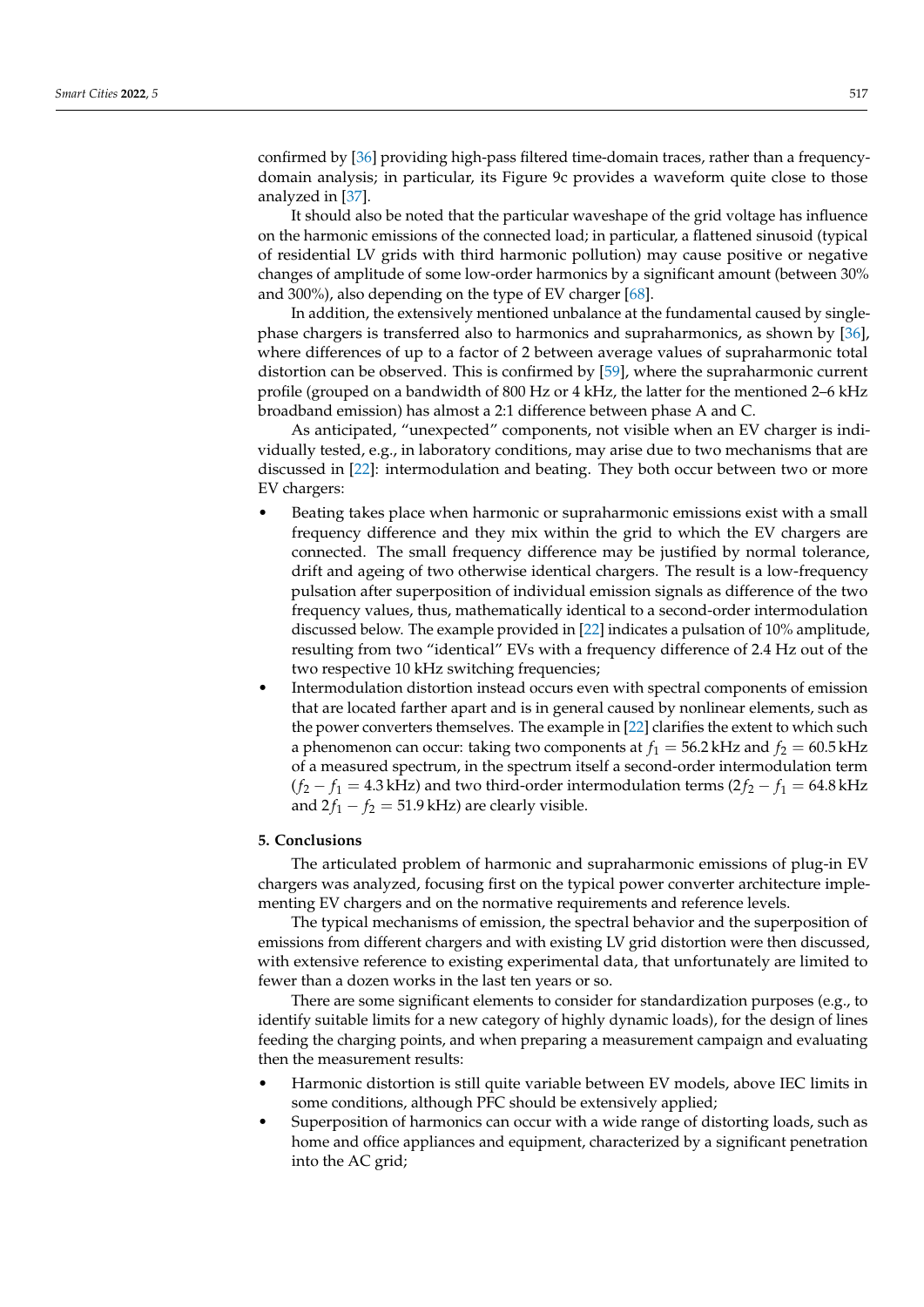- Some major low-order harmonics may be quite dependent on the waveshape of the grid voltage, in particular for cases of flat-top voltage affected thus by third harmonic pollution; this exemplifies the necessity of testing reflecting the real conditions of use;
- The supraharmonic interval contains emissions from the PFC stage and power converters downstream inside the EV, in the form of a main switching component and its harmonics; broadband emissions may occur in the lowest frequency interval, below, e.g., 10 kHz, excited by the PFC impulses;
- A significant mutual influence between different chargers connected to the same grid was observed, pointing out the influence of field conditions contrasted with laboratory qualification results of single standalone EV; such influence materializes in a significant deal of beating and intermodulation phenomena;
- At a different level, mutual influence was also reported, consisting of the reciprocal interference between EVs passing through different charging conditions and switching on and off the charging process abruptly, causing changes of grid response and transient disturbance; interference resulted in EV charger disconnection, repeated charging attempts and the necessity of manual intervention.

Lessons learned would suggest, among others, three lines of intervention for the improvement of the assessment of the impact of EV charging on LV grids and connected loads:

- Modeling and accounting for superposition of components and resulting intermodulation;
- Consistent test of emissions to reflect real conditions of use for grid impedance (including the effect of other loads) and pre-existing distortion;
- Immunity test of EVs to supraharmonics, zero-crossing oscillatory signals and transient events caused by EV interactions and concomitant charging.

A thorough understanding of the response of the grid in its entirety to an increasing number of connected EVs should go beyond the estimate of the resulting electrical load and impact in terms of voltage drop and voltage imbalance. This is particularly important for the reported episodes distortion and interference in the most recent papers and in view of the green transition to an exclusively electric vehicle production in the next ten years or so.

**Funding:** This research received no external funding.

**Institutional Review Board Statement:** Not applicable.

**Informed Consent Statement:** Not applicable.

**Conflicts of Interest:** The author declares no conflict of interest.

## **References**

- <span id="page-22-0"></span>1. Energy Technology Policy (ETP) Division. *Nordic EV Outlook 2018, Directorate of Sustainability, Technology and Outlooks (STO) of the International Energy Agency (IEA)*; Technical Report; International Energy Agency (IEA): Paris, France, 2018.
- <span id="page-22-1"></span>2. Energy Technology Policy (ETP) Division. *Global EV Outlook 2019, Directorate of Sustainability, Technology and Outlooks (STO) of the International Energy Agency (IEA)*; Technical Report; International Energy Agency (IEA): Paris, France, 2019.
- <span id="page-22-2"></span>3. European Union. European Green Deal: Commission Proposes Transformation of EU Economy and Society to Meet Climate Ambitions. 2021. Available online: [https://ec.europa.eu/commission/presscorner/detail/en/IP\\_21\\_3541](https://ec.europa.eu/commission/presscorner/detail/en/IP_21_3541) (accessed on 28 January 2022).
- <span id="page-22-3"></span>4. Sanguesa, J.A.; Torres-Sanz, V.; Garrido, P.; Martinez, F.J.; Marquez-Barja, J.M. A Review on Electric Vehicles: Technologies and Challenges. *Smart Cities* **2021**, *4*, 372–404. [\[CrossRef\]](http://doi.org/10.3390/smartcities4010022)
- <span id="page-22-4"></span>5. Dharmakeerthi, C.; Mithulananthan, N.; Saha, T. Impact of electric vehicle fast charging on power system voltage stability. *Int. J. Electr. Power Energy Syst.* **2014**, *57*, 241–249. [\[CrossRef\]](http://dx.doi.org/10.1016/j.ijepes.2013.12.005)
- <span id="page-22-5"></span>6. Auer, M.; Kaffe, E.; La Fauci, R. Impact of fast charging and home charging infrastructure for electric vehicles on the power quality of the distribution grid. In Proceedings of the 25th International Conference on Electricity Distribution, Madrid, Spain, 3–6 June 2019.
- <span id="page-22-6"></span>7. Liu, L.; Kong, F.; Liu, X.; Peng, Y.; Wang, Q. A review on electric vehicles interacting with renewable energy in smart grid. *Renew. Sustain. Energy Rev.* **2015**, *51*, 648–661. [\[CrossRef\]](http://dx.doi.org/10.1016/j.rser.2015.06.036)
- <span id="page-22-7"></span>8. Fernández-Rodriguez, A.; Fernández-Cardador, A.; Cucala, A.; Falvo, M. Energy Efficiency and Integration of Urban Electrical Transport Systems: EVs and Metro-Trains of Two Real European Lines. *Energies* **2019**, *12*, 366. [\[CrossRef\]](http://dx.doi.org/10.3390/en12030366)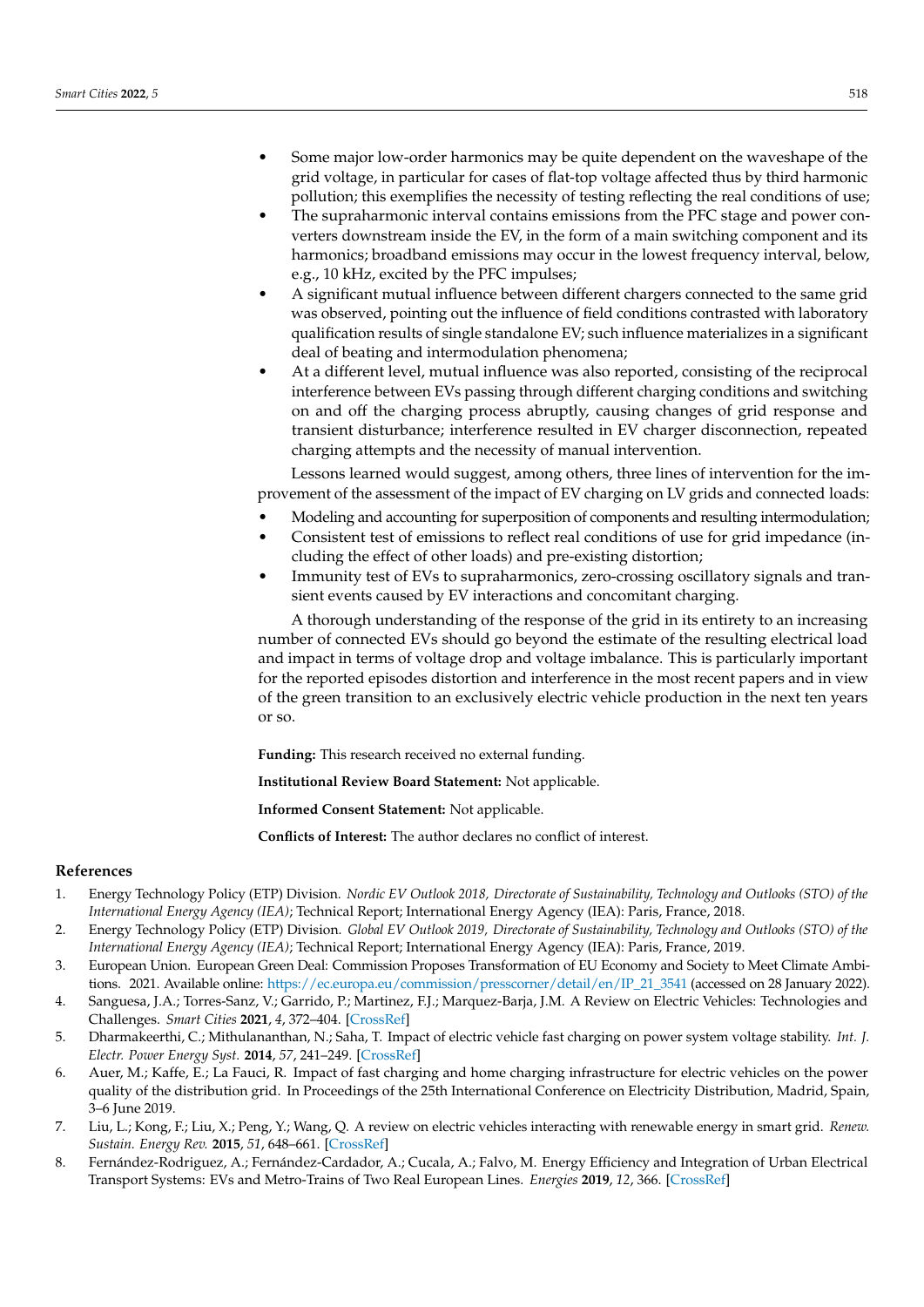- <span id="page-23-0"></span>9. Smith, K.; Hunter, L.; Galloway, S.; Booth, C.; Kerr, C.; Kellett, M. Integrated Charging of EVs Using Existing LVDC Light Rail Infrastructure: A Case Study. In Proceedings of the 2019 IEEE Third International Conference on DC Microgrids (ICDCM), Matsue, Japan, 20–23 May 2019.
- <span id="page-23-1"></span>10. Akhavan-Hejazi, H.; Mohsenian-Rad, H.; Nejat, A. Developing a Test Data Set for Electric Vehicle Applications in Smart Grid Research. In Proceedings of the 2014 IEEE 80th Vehicular Technology Conference (VTC2014-Fall), Vancouver, QC, Canada, 14–17 September 2014.
- 11. Gaete-Morales, C.; Kramer, H.; Schill, W.P.; Zerrahn, A. An open tool for creating battery-electric vehicle time series from empirical data, emobpy. *Sci. Data* **2021**, *8*, 1–18. [\[CrossRef\]](http://dx.doi.org/10.1038/s41597-021-00932-9) [\[PubMed\]](http://www.ncbi.nlm.nih.gov/pubmed/34117257)
- 12. Haben, S.; Arora, S.; Giasemidis, G.; Voss, M.; Greetham, D.V. Review of low voltage load forecasting: Methods, applications, and recommendations. *Applied Energy* **2021**, *304*, 117798. [\[CrossRef\]](http://dx.doi.org/10.1016/j.apenergy.2021.117798)
- <span id="page-23-2"></span>13. Arif, S.M.; Lie, T.T.; Seet, B.C.; Ayyadi, S.; Jensen, K. Review of Electric Vehicle Technologies, Charging Methods, Standards and Optimization Techniques. *Electronics* **2021**, *10*, 1910. [\[CrossRef\]](http://dx.doi.org/10.3390/electronics10161910)
- <span id="page-23-3"></span>14. Mies, J.; Helmus, J.; van den Hoed, R. Estimating the Charging Profile of Individual Charge Sessions of Electric Vehicles in The Netherlands. *World Electr. Veh. J.* **2018**, *9*, 17. [\[CrossRef\]](http://dx.doi.org/10.3390/wevj9020017)
- <span id="page-23-4"></span>15. Amara-Ouali, Y.; Goude, Y.; Massart, P.; Poggi, J.M.; Yan, H. A Review of Electric Vehicle Load Open Data and Models. *Energies* **2021**, *14*, 2233. [\[CrossRef\]](http://dx.doi.org/10.3390/en14082233)
- <span id="page-23-5"></span>16. Gruosso, G. Analysis of impact of electrical vehicle charging on low voltage power grid. In Proceedings of the 2016 International Conference on Electrical Systems for Aircraft, Railway, Ship Propulsion and Road Vehicles & International Transportation Electrification Conference (ESARS-ITEC), Toulouse, France, 2–4 November 2016
- <span id="page-23-6"></span>17. Abraham, D.S.; Verma, R.; Kanagaraj, L.; Raman, S.R.G.T.; Rajamanickam, N.; Chokkalingam, B.; Sekar, K.M.; Mihet-Popa, L. Electric Vehicles Charging Stations' Architectures, Criteria, Power Converters, and Control Strategies in Microgrids. *Electronics* **2021**, *10*, 1895. [\[CrossRef\]](http://dx.doi.org/10.3390/electronics10161895)
- <span id="page-23-8"></span>18. Mariscotti, A. Power Quality Phenomena, Standards, and Proposed Metrics for DC Grids. *Energies* **2021**, *14*, 6453. [\[CrossRef\]](http://dx.doi.org/10.3390/en14206453)
- <span id="page-23-7"></span>19. Rafi, M.A.H.; Bauman, J. A Comprehensive Review of DC Fast-Charging Stations with Energy Storage: Architectures, Power Converters, and Analysis. *IEEE Trans. Transp. Electrif.* **2021**, *7*, 345–368. [\[CrossRef\]](http://dx.doi.org/10.1109/TTE.2020.3015743)
- <span id="page-23-9"></span>20. Rönnberg, S.K.; Castro, A.G.; Bollen, M.H.J.; Moreno-Munoz, A.; Romero-Cadaval, E. Supraharmonics from power electronics converters. In Proceedings of the 9th International Conference on Compatibility and Power Electronics (CPE), Costa da Caparica, Portugal, 24–26 June 2015; pp. 539–544.
- <span id="page-23-22"></span>21. Meyer, J.; Mueller, S.; Ungethuem, S.; Xiao, X.; Collin, A.; Djokic, S. Harmonic and supraharmonic emission of on-board electric vehicle chargers. In Proceedings of the IEEE PES Transmission & Distribution Conference and Exposition-Latin America (PES T&D-LA), Morelia, Mexico, 21–24 September 2016.
- <span id="page-23-23"></span>22. Slangen, T.; van Wijk, T.; Cuk, V.; Cobben, S. The Propagation and Interaction of Supraharmonics from Electric Vehicle Chargers ´ in a Low-Voltage Grid. *Energies* **2020**, *13*, 3865. [\[CrossRef\]](http://dx.doi.org/10.3390/en13153865)
- <span id="page-23-10"></span>23. Blum, J. *Evaluating Supraharmonics Up to 150 kHz in Electric Vehicles at the University of Applied Sciences Bingen*; Technical Report; 2021. Available online: [https://powerquality.blog/2021/11/05/evaluating-supraharmonics-up-to-150-khz-in-electric-vehicles](https://powerquality.blog/2021/11/05/evaluating-supraharmonics-up-to-150-khz-in-electric-vehicles-at-the-university-of-applied-sciences-bingen)[at-the-university-of-applied-sciences-bingen](https://powerquality.blog/2021/11/05/evaluating-supraharmonics-up-to-150-khz-in-electric-vehicles-at-the-university-of-applied-sciences-bingen) (accessed on 28 January 2022).
- <span id="page-23-11"></span>24. Lee, B.K.; Kim, J.P.; Kim, S.G.; Lee, J.Y. An Isolated/Bidirectional PWM Resonant Converter for V2G(H) EV On-Board Charger. *IEEE Trans. Veh. Technol.* **2017**, *66*, 7741–7750. [\[CrossRef\]](http://dx.doi.org/10.1109/TVT.2017.2678532)
- <span id="page-23-12"></span>25. *IEC 61851-1*; Electric Vehicle Conductive Charging System—Part 1: General Requirements. IEC: Geneva, Switzerland, 2017.
- <span id="page-23-13"></span>26. Triviño, A.; González-González, J.M.; Aguado, J.A. Wireless Power Transfer Technologies Applied to Electric Vehicles: A Review. *Energies* **2021**, *14*, 1547. [\[CrossRef\]](http://dx.doi.org/10.3390/en14061547)
- <span id="page-23-14"></span>27. Zhang, Z.; Xu, H.; Shi, L.; Li, D.; Han, Y. A unit power factor DC fast charger for electric vehicle charging station. In Proceedings of the 7th International Power Electronics and Motion Control Conference, Harbin, China, 2–5 June 2012.
- <span id="page-23-15"></span>28. Kuperman, A.; Levy, U.; Goren, J.; Zafranski, A.; Savernin, A. Modeling and Control of the PFC Stage for a 50 kW EV Fast Battery Charger. *Proc. World Congr. Eng.* **2011**, *2*, 5–9.
- <span id="page-23-16"></span>29. Ramakrishnan, H.; Rangaraju, J. *Power Topology Considerations for Electric Vehicle Charging Stations*; Technical Report; Texas Instruments: Dallas, TX, USA, 2020.
- <span id="page-23-17"></span>30. Piasecki, S.; Zaleski, J.; Jasinski, M.; Bachman, S.; Turzyński, M. Analysis of AC/DC/DC Converter Modules for Direct Current Fast-Charging Applications. *Energies* **2021**, *14*, 6369. [\[CrossRef\]](http://dx.doi.org/10.3390/en14196369)
- <span id="page-23-18"></span>31. Das, S.; Narayanan, G. Analytical Closed-Form Expressions for Harmonic Distortion Corresponding to Novel Switching Sequences for Neutral-Point-Clamped Inverters. *IEEE Trans. Ind. Electron.* **2014**, *61*, 4485–4497. [\[CrossRef\]](http://dx.doi.org/10.1109/TIE.2013.2293708)
- <span id="page-23-21"></span>32. Kan, Y.; Hyun, S.W.; Hong, S.J.; Won, C.Y. Zero dead-time PWM implementation method for reducing total harmonic distortion in 3-level NPC inverter. In Proceedings of the 2015 18th International Conference on Electrical Machines and Systems (ICEMS), Pattaya City, Thailand, 25–28 October 2015.
- <span id="page-23-19"></span>33. Feng, Z.; Zhang, X.; Wang, J.; Yu, S. A High-Efficiency Three-Level ANPC Inverter Based on Hybrid SiC and Si Devices. *Energies* **2020**, *13*, 1159. [\[CrossRef\]](http://dx.doi.org/10.3390/en13051159)
- <span id="page-23-20"></span>34. Zambra, D.A.B.; Rech, C.; Pinheiro, J.R. Comparison of Neutral-Point-Clamped, Symmetrical, and Hybrid Asymmetrical Multilevel Inverters. *IEEE Trans. Ind. Electron.* **2010**, *57*, 2297–2306. [\[CrossRef\]](http://dx.doi.org/10.1109/TIE.2010.2040561)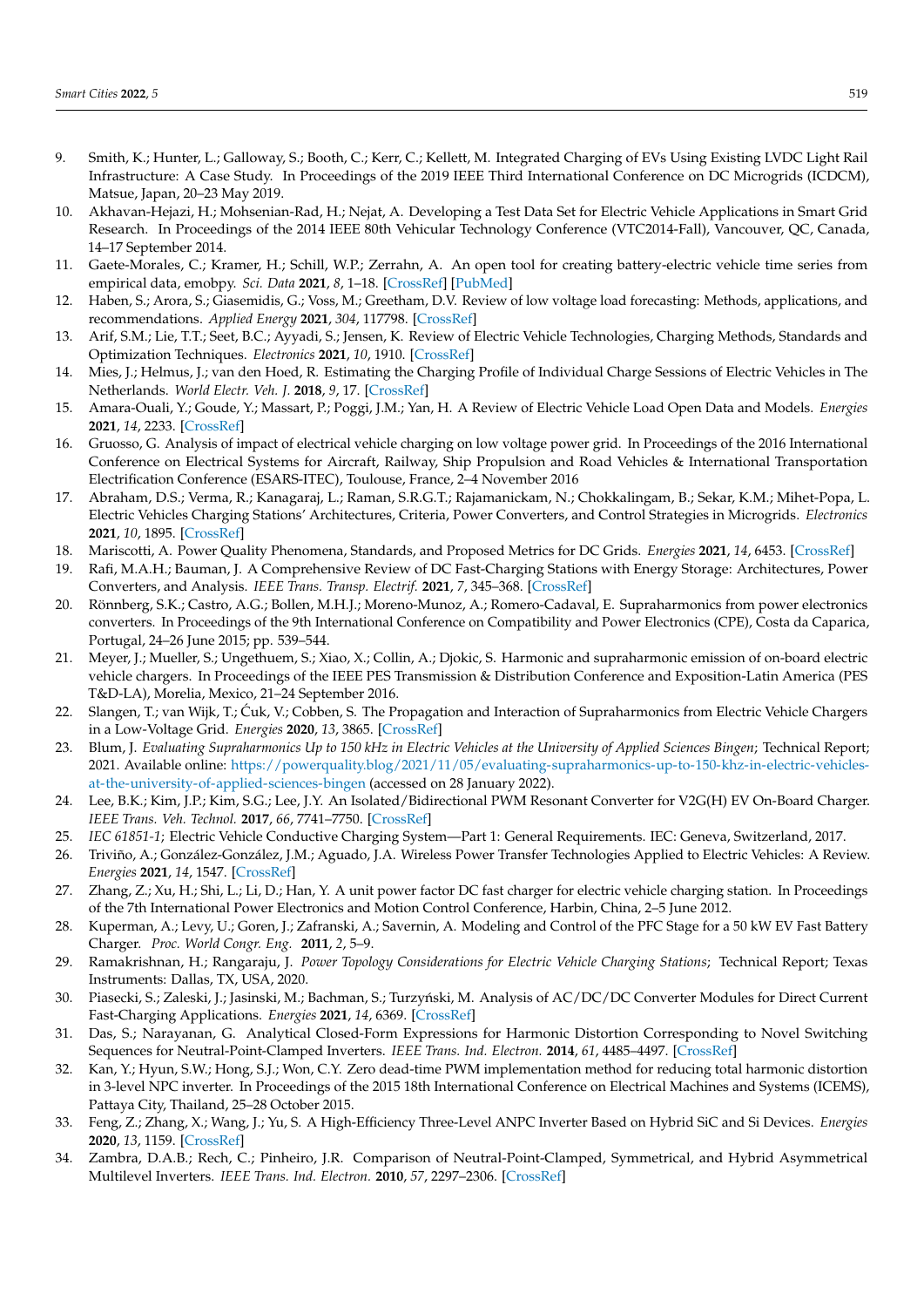- <span id="page-24-0"></span>35. Mariscotti, A. Experimental characterisation of active and non-active harmonic power flow of AC rolling stock and interaction with the supply network. *Electr. Syst. Transp.* **2021**, *11*, 109–120. [\[CrossRef\]](http://dx.doi.org/10.1049/els2.12009)
- <span id="page-24-1"></span>36. Streubel, T.; Kattmann, C.; Eisenmann, A.; Rudion, K. Characterization of Supraharmonic Emission from Three Different Electric Vehicle Charging Infrastructures in Time and Frequency Domain. *Energies* **2022**, *15*, 394. [\[CrossRef\]](http://dx.doi.org/10.3390/en15020394)
- <span id="page-24-2"></span>37. Sandrolini, L.; Mariscotti, A. Signal Transformations for Analysis of Supraharmonic EMI Caused by Switched-Mode Power Supplies. *Electronics* **2020**, *9*, 2088. [\[CrossRef\]](http://dx.doi.org/10.3390/electronics9122088)
- <span id="page-24-3"></span>38. Sandrolini, L.; Mariscotti, A. Waveform and Spectral Characteristics of Supraharmonic Unsymmetrical Conducted EMI of Switched-Mode Power Supplies. *Electronics* **2022**, *11*, 591. [\[CrossRef\]](http://dx.doi.org/10.3390/electronics11040591)
- <span id="page-24-4"></span>39. *ISO 6469-3*; Electrically Propelled Road Vehicles—Safety Specifications. Part 3: Electrical Safety. ISO: Geneva, Switzerland, 2017.
- <span id="page-24-5"></span>40. Liu, C. Analysis, Design and Control of DC-DC Resonant Converter for On-Board Bidirectional Battery Charger in Electric Vehicles. Ph.D. Thesis, University of Sheffield, Sheffield, UK, 2017. Available online: [https://etheses.whiterose.ac.uk/17528/1/](https://etheses.whiterose.ac.uk/17528/1/Chaohui Liu_Thesis_Final_2017-05-30.pdf) [ChaohuiLiu\\_Thesis\\_Final\\_2017-05-30.pdf](https://etheses.whiterose.ac.uk/17528/1/Chaohui Liu_Thesis_Final_2017-05-30.pdf) (accessed on 28 January 2022).
- <span id="page-24-6"></span>41. Liu, K.; Yang, Z.; Tang, X.; Cao, W. Automotive Battery Equalizers Based on Joint Switched-Capacitor and Buck-Boost Converters. *IEEE Trans. Veh. Technol.* **2020**, *69*, 12716–12724. [\[CrossRef\]](http://dx.doi.org/10.1109/TVT.2020.3019347)
- <span id="page-24-7"></span>42. *IEC 61000-2-2*; Electromagnetic Compatibility (EMC)—Part 2-2: Environmen—Compatibility Levels for Low-Frequency Conducted Disturbances and Signalling in Public Low-Voltage Power Supply Systems. IEC: Geneva, Switzerland, 2019.
- <span id="page-24-8"></span>43. *IEC 61000-2-4*; Electromagnetic Compatibility (EMC)—Part 2-4: Environment—Compatibility Levels In Industrial Plants for Low-Frequency Conducted Disturbances. IEC: Geneva, Switzerland, 2020.
- <span id="page-24-9"></span>44. *IEC 61000-3-2*; Electromagnetic Compatibility (EMC)—Part 3-2: Limits – Limits for Harmonic Current Emissions (Equipment Input Current ≤ 16 A Per Phase). IEC: Geneva, Switzerland, 2019.
- <span id="page-24-10"></span>45. *IEC 61851-21-1*; Electric Vehicle Conductive Charging System—Part 21-1: Electric Vehicle on-Board Charger EMC Requirements for Conductive Connection to an AC/DC Supply. IEC: Geneva, Switzerland, 2017.
- <span id="page-24-11"></span>46. *IEC 61000-3-12*; Electromagnetic Compatibility (EMC)—Part 3-12: Limits–Limits for Harmonic Currents Producedby Equipment Connected to Public Low-Voltage Systems with Input Current >16 A and  $\leq$  75 A per Phase. IEC: Geneva, Switzerland, 2011.
- <span id="page-24-12"></span>47. *IEC 61000-4-7*; Electromagnetic Compatibility (EMC)—Part 4-7: Testing and Measurement Techniques—General Guide on Harmonics and Interharmonics Measurements and Instrumentation, for Power Supply Systems and Equipment Connected Thereto. IEC: Geneva, Switzerland, 2002.
- <span id="page-24-13"></span>48. *CISPR 16-1-1*; Specification for Radio Disturbance and Immunity Measuring Apparatus and Methods—Part 1-1: Radio Disturbance and Immunity Measuring Apparatus—Measuring Apparatus. IEC: Geneva, Switzerland, 2019.
- <span id="page-24-14"></span>49. Sandrolini, L.; Mariscotti, A. Impact of short-time Fourier transform parameters on the accuracy of EMI spectra estimates in the 2–150 kHz supraharmonic interval. *Electr. Power Syst. Res.* **2021**, *195*, 107130. [\[CrossRef\]](http://dx.doi.org/10.1016/j.epsr.2021.107130)
- <span id="page-24-15"></span>50. Klatt, M.; Meyer, J.; Schegner, P. Comparison of measurement methods for the frequency range of 2 kHz to 150 kHz. In Proceedings of the International Conference on Harmonics and Quality of Power, Bucharest, Romania, 25–28 May 2014; pp. 818–822.
- <span id="page-24-16"></span>51. Slangen, T.M.H.; van Wijk, T.; Cuk, V.; Cobben, J.F.G. The Harmonic and Supraharmonic Emission of Battery Electric Vehicles in The Netherlands. In Proceedings of the 2020 International Conference on Smart Energy Systems and Technologies (SEST), Istanbul, Turkey, 7–9 September 2020.
- <span id="page-24-17"></span>52. *CISPR 16-2-1*; Specification for Radio Disturbance and Immunity Measuring Apparatus and Methods—Part 2-1: Methods of Measurement of Disturbances and Immunity—Conducted Disturbance Measurements. IEC: Geneva, Switzerland, 2014.
- <span id="page-24-18"></span>53. *EN 50065-1*; Signalling on Low-Voltage Electrical Installations in the Frequency Range 3 kHz to 148,5 kHz Part 1: General Requirements, Frequency Bands and Electromagnetic Disturbances. CENELEC: Brussels, Belgium, 2012.
- <span id="page-24-19"></span>54. *CISPR 16-1-2*; Specification for Radio Disturbance and Immunity Measuring Apparatus and Methods—Part 1-2: Radio Disturbance and Immunity Measuring Apparatus—Coupling Devices for Conducted Disturbance Measurements. IEC: Geneva, Switzerland, 2014.
- <span id="page-24-20"></span>55. *IEC 61000-3-11*; Electromagnetic Compatibility (EMC)—Part 3-11: Part 3-11: Limits—Limitation of Voltage Changes, Voltage Fluctuationsand Flicker in Public Low-Voltage Supply Systems—Equipment Withrated Current ≤ 75 A and Subject to Conditional Connection. IEC: Geneva, Switzerland, 2019.
- <span id="page-24-21"></span>56. Busatto, T.; Larsson, A.; Ronnberg, S.K.; Bollen, M.H.J. Including Uncertainties From Customer Connections in Calculating Low-Voltage Harmonic Impedance. *IEEE Trans. Power Deliv.* **2019**, *34*, 606–615. [\[CrossRef\]](http://dx.doi.org/10.1109/TPWRD.2018.2881222)
- <span id="page-24-22"></span>57. Stiegler, R.; Meyer, J.; Schori, S.; Höckel, M.; Scheida, K.; Drápela, J.; Hanžlík, T. Survey of network impedance in the frequency range 2–9 kHz in public low voltage networks in AT/CH/CZ/GE. In Proceedings of the 25th International Conference and Exhibition on Electricity Distribution (CIRED), Madrid, Spain, 3–6 June 2019.
- <span id="page-24-23"></span>58. Harris, F.J. On the use of windows for harmonic analysis with the discrete Fourier transform. *Proc. IEEE* **1978**, *66*, 51–83. [\[CrossRef\]](http://dx.doi.org/10.1109/PROC.1978.10837)
- <span id="page-24-24"></span>59. Darmawardana, D.; David, J.; Perera, S.; Robinson, D.; Meyer, J.; Jayatunga, U. Analysis of High Frequency (Supraharmonics) Emissions Caused by Electric Vehicle Charging. In Proceedings of the 2020 19th International Conference on Harmonics and Quality of Power (ICHQP), Dubai, United Arab Emirates, 6–7 July 2020.
- <span id="page-24-25"></span>60. Streubel, T.; Kattmann, C.; Eisenmann, A.; Rudion, K. Detection and Monitoring of Supraharmonic Anomalies of an Electric Vehicle Charging Station. In Proceedings of the 2019 IEEE Milan PowerTech, Milan, Italy, 27 June 2017.